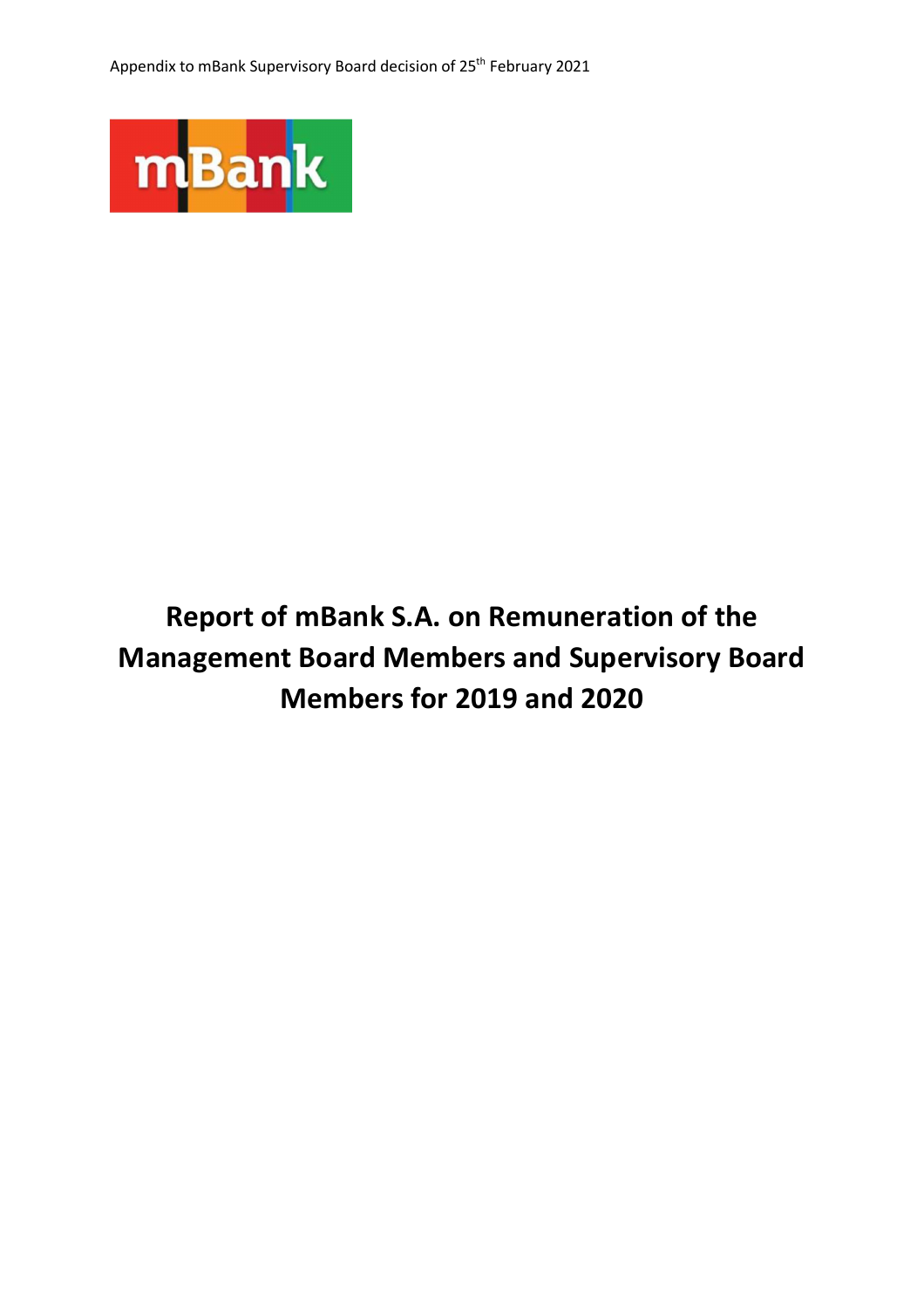# **TABLE OF CONTENTS**

| $\mathbf{L}$ |                                                                                                                                                                                                                                                                                  |
|--------------|----------------------------------------------------------------------------------------------------------------------------------------------------------------------------------------------------------------------------------------------------------------------------------|
| Ш.           |                                                                                                                                                                                                                                                                                  |
| Ш.           | REPORT ON REMUNERATION WITH RESPECT TO EACH MANAGEMENT BOARD AND                                                                                                                                                                                                                 |
| 1.           | The amount of total remuneration broken down into the components referred to in Article 90d<br>(3) (1) on the Act on Public Offering and the ratio between these remuneration components5                                                                                        |
| 2.           | Clarification of how total remuneration complies with the adopted remuneration policy and<br>how it contributes to the achievement of the company's long-term goals 11                                                                                                           |
| 3.           |                                                                                                                                                                                                                                                                                  |
| 4.           | Cumulative information on yearly changes in remuneration, results of the Company, and<br>average remuneration of employees of the Company who are not Management Board<br>members or Supervisory Board Members, in the period of at least the last five financial years,         |
| 5.           | The amount of remuneration from members of the same capital group within the meaning of                                                                                                                                                                                          |
| 6.           | The number of financial instruments granted or offered, and main conditions for exercising<br>the rights arising from these instruments, including the price and date of exercise and change                                                                                     |
| 7.           | Information on using the option of requesting a Management Board Member to return                                                                                                                                                                                                |
| 8.           | Information on departures from the procedure of implementing the Remuneration Policy and<br>departures applied in line with Article 90f of the Act on Public Offering, including the<br>explanation of factors and the manner, and indication of elements subject to departure19 |
| IV.          |                                                                                                                                                                                                                                                                                  |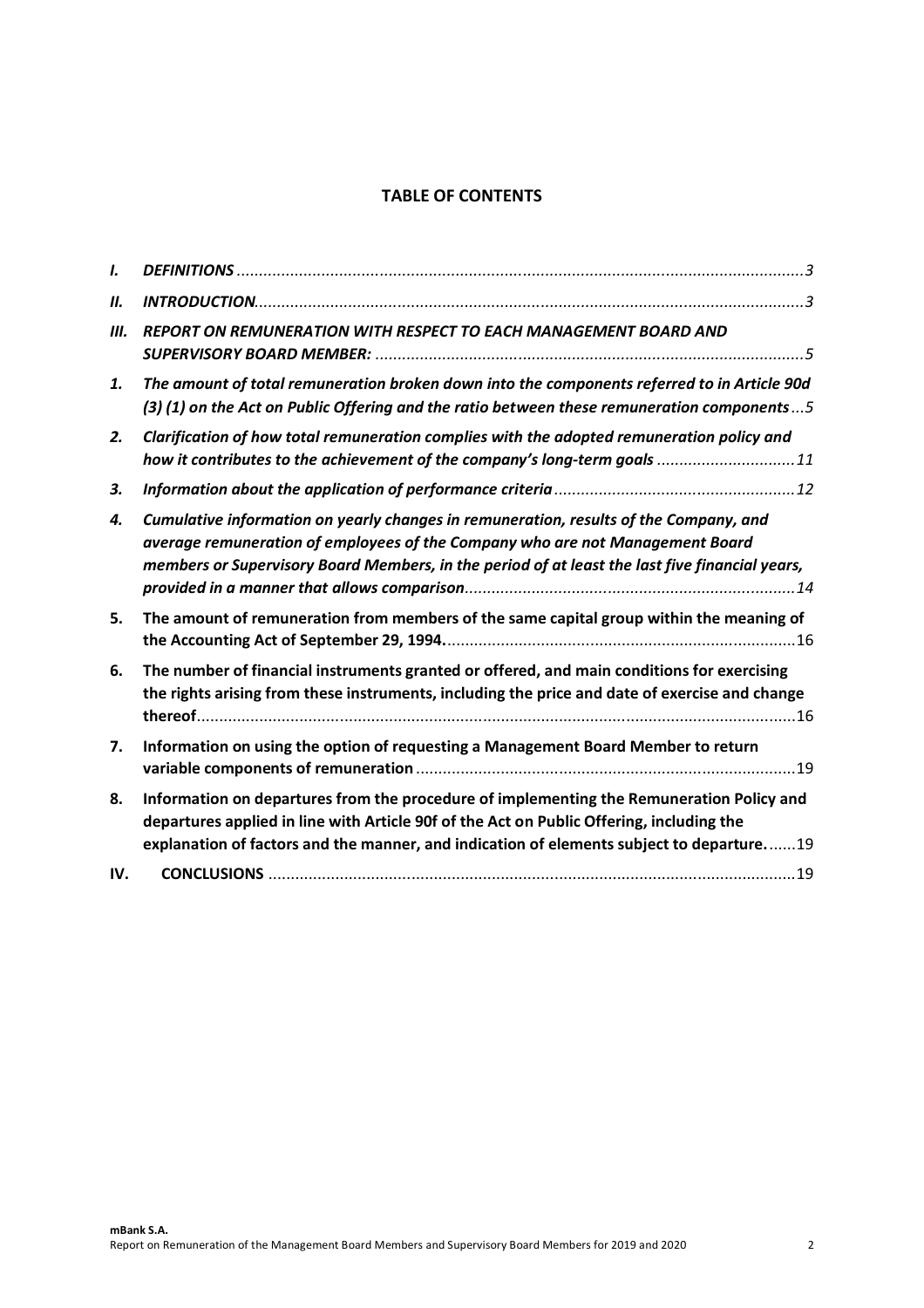# **I. DEFINITIONS**

**Bank** or **Company** – mBank S.A. with its registered office in Warsaw, ul. Prosta 18 (00-850 Warszawa), entered in the register of enterprises of the National Court Register kept by the District Court for the Capital City of Warsaw, 13th Commercial Division, under number 0000025237, holder of tax identification number NIP 526- 021-50-88 and statistical number REGON 001254524;

**mBank Group** – capital group consisting of mBank as the parent company and all of its subsidiaries in accordance with the IFRS. For detailed information, see note 1 of the Consolidated Financial Statements for 2020;

**Remuneration Policy ("Policy")** – Remuneration Policy for Management Board Members and Supervisory Board Members of mBank S.A., adopted by Resolution No. 29 of the 33rd Annual General Meeting of the Company dated March 27, 2020;

**RT Remuneration Policy** – Remuneration Policy for Employees Having a Material Impact on the Risk Profile of mBank S.A., adopted by Resolution No. 63/12 of the Supervisory Board dated July 25, 2012 as amended by Resolution No. 49/20 of the Supervisory Board dated December 17, 2020;

**mBank Management Board Benefit Plan** – mBank Management Board Benefit Plan adopted by Resolution No. 86/18 of the Supervisory Board dated April 12, 2018;

**2014 incentive programme for the Management Board Members** – programme adopted by Resolution No. 65/08 of the Supervisory Board dated January 24, 2008 as amended by Resolution No. 51/15 of the Supervisory Board dated March 2, 2015;

**2018 incentive programme for the Management Board Members and key staff of mBank Group – programme** adopted by Resolution No. 96/18 of the Supervisory Board dated June 7, 2018;

**Immediate family** – for the purposes of this Report, immediate family is defined as the spouse or partner and children until they finish school/university;

**Banking Law** – Banking Law Act of August 29, 1997;

**Supervisory Board** – Supervisory Board of the Bank;

**Act on Public Offering** – Act on Public Offering and Conditions for Introducing Financial Instruments to Organised Trading and on Public Companies of July 29, 2005;

**General Meeting** – Annual or Extraordinary General Meeting of the Bank;

**Management Board** – Management Board of the Bank.

### **II. INTRODUCTION**

The Report presents a review of remuneration and all benefits received by and due to individual Management Board Members and Supervisory Board Members of mBank S.A. It covers two financial years, 2019 and 2020.

During that time, despite the difficult economic situation caused by the Covid-19 pandemic in 2020, the Company recorded consistent economic growth and consolidated its position on the financial market.

The Management Board is currently composed of six members.

Since April 12, 2018, when the Management Board composed of seven members was appointed for a joint term of five years, the Management Board composition has changed as follows:

1/ on October 22, 2020, Ms Lidia Jabłonowska-Luba resigned as a Management Board Member, as a result of which Mr Marek Lusztyn was appointed as a Management Board Member as of October 22, 2020;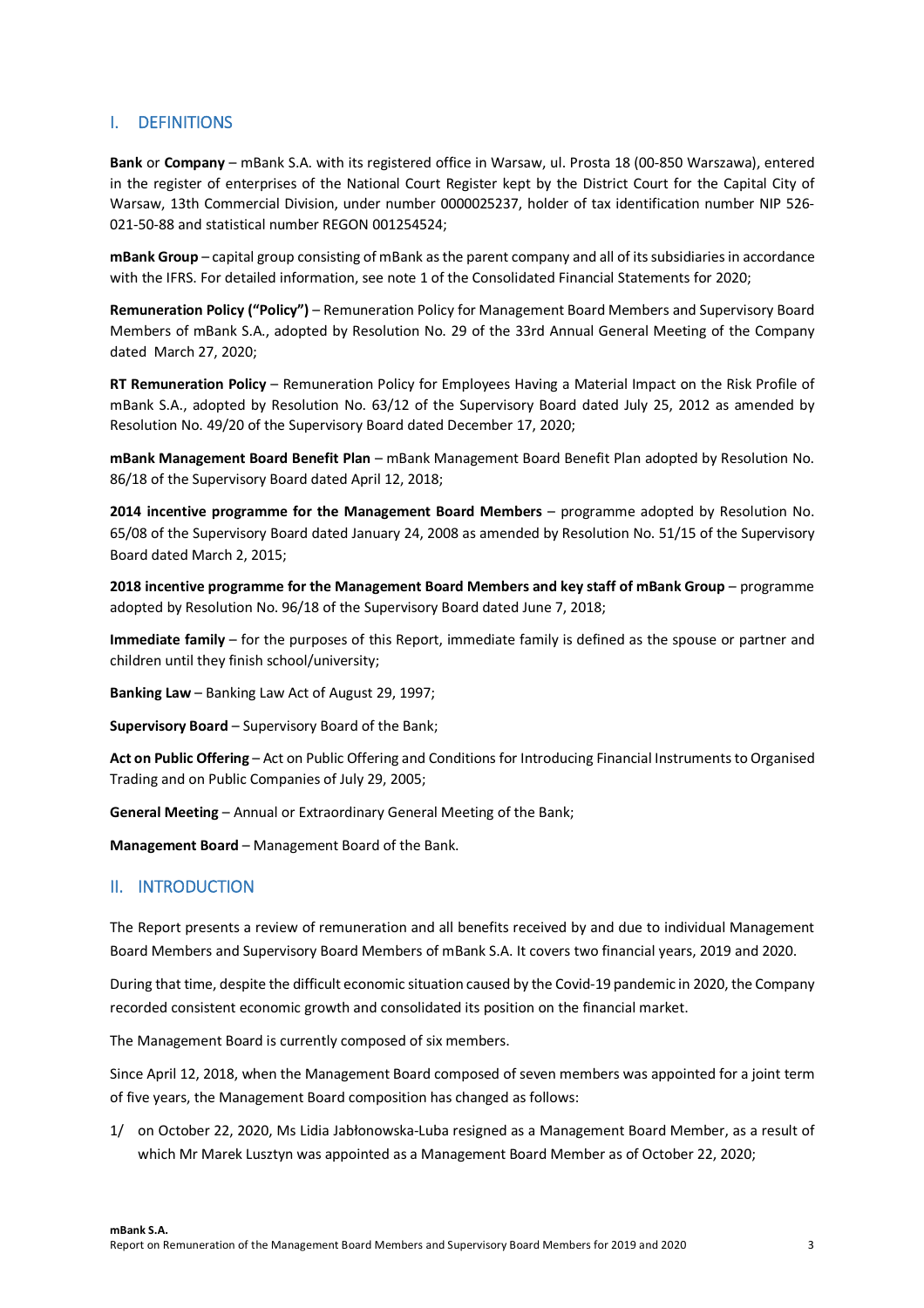2/ on June 25, 2020, the Supervisory Board dismissed Mr Frank Bock as a Management Board Member as of December 31, 2020.

### **Remuneration of the Management Board Members**

The principles of remunerating the Management Board Members are governed by:

- 1. Remuneration Policy;
- 2. RT Remuneration Policy;
- 3. mBank Management Board Benefit Plan;
- 4. Secondment agreement.

The Remuneration Policy was developed on the basis of:

- 1. Article 90d of the Act on Public Offering;
- 2. Directive (EU) 2017/828 of the European Parliament and of the Council of May 17, 2017 amending Directive 2007/36/EC as regards the encouragement of long-term shareholder engagement.

The Remuneration Policy was adopted by the General Meeting of the Bank on March 27, 2020 under Article 90d of the Act on Public Offering. The Policy helps implement the business strategy, pursue the Bank's long-term interests and support its stability. The Policy implementation also increased the transparency of the principles of remunerating persons managing and supervising the Bank, which may be of vital importance for the existing and future shareholders.

The RT Remuneration Policy was developed on the basis of:

- 1. EBA (European Banking Authority) guidelines on sound remuneration policies referred to in Article 74 (3) and Article 75 (2) of Directive 2013/36/EU, and on disclosure of information in line with Article 450 of Regulation (EU) No 575/2013 – EBA/GL/2015/22 of June 27, 2016;
- 2. The Banking Law implementing Directive 2013/36/EU of the European Parliament and of the Council of June 26, 2013 on access to the activity of credit institutions and the prudential supervision of credit institutions and investment firms, amending Directive 2002/87/EC and repealing Directives 2006/48/EC and 2006/49/EC;
- 3. Regulation of the Minister of Development and Finance of March 6, 2017 on the risk management system, the internal control system, the remuneration policy as well as the detailed method for banks' internal capital assessment.

The RT Remuneration Policy supports sound and effective risk management and does not encourage employees to take excessive risk, fosters the implementation of the bank management strategy and risk management strategy, and reduces the risk of conflicts of interest. The RT Remuneration Policy is reviewed on a yearly basis.

The Management Board is responsible for the development, implementation and observance of the RT Remuneration Policy. The Supervisory Board approves the RT Remuneration Policy.

On December 17, 2020, the Supervisory Board, in accordance with a stance of the Remuneration Committee of the Supervisory Board and bearing in mind the recommendation of the Polish Financial Supervision Authority (KNF) on variable remuneration components at banks communicated in the letter dated April 17, 2020 regarding measures expected to be taken by banks in response to the Covid-19 pandemic outbreak, decided to amend the RT Remuneration Policy. In particularly justified cases, when there is a need to mitigate the risk connected with maintaining a sound capital base of the Bank to enable it to effectively respond to the economic situation in Poland arising from, for example, the Covid-19 pandemic, the Supervisory Board may adopt a resolution to pay the cash tranches in whole or in part (both the non-deferred and deferred tranche) in the form of subscription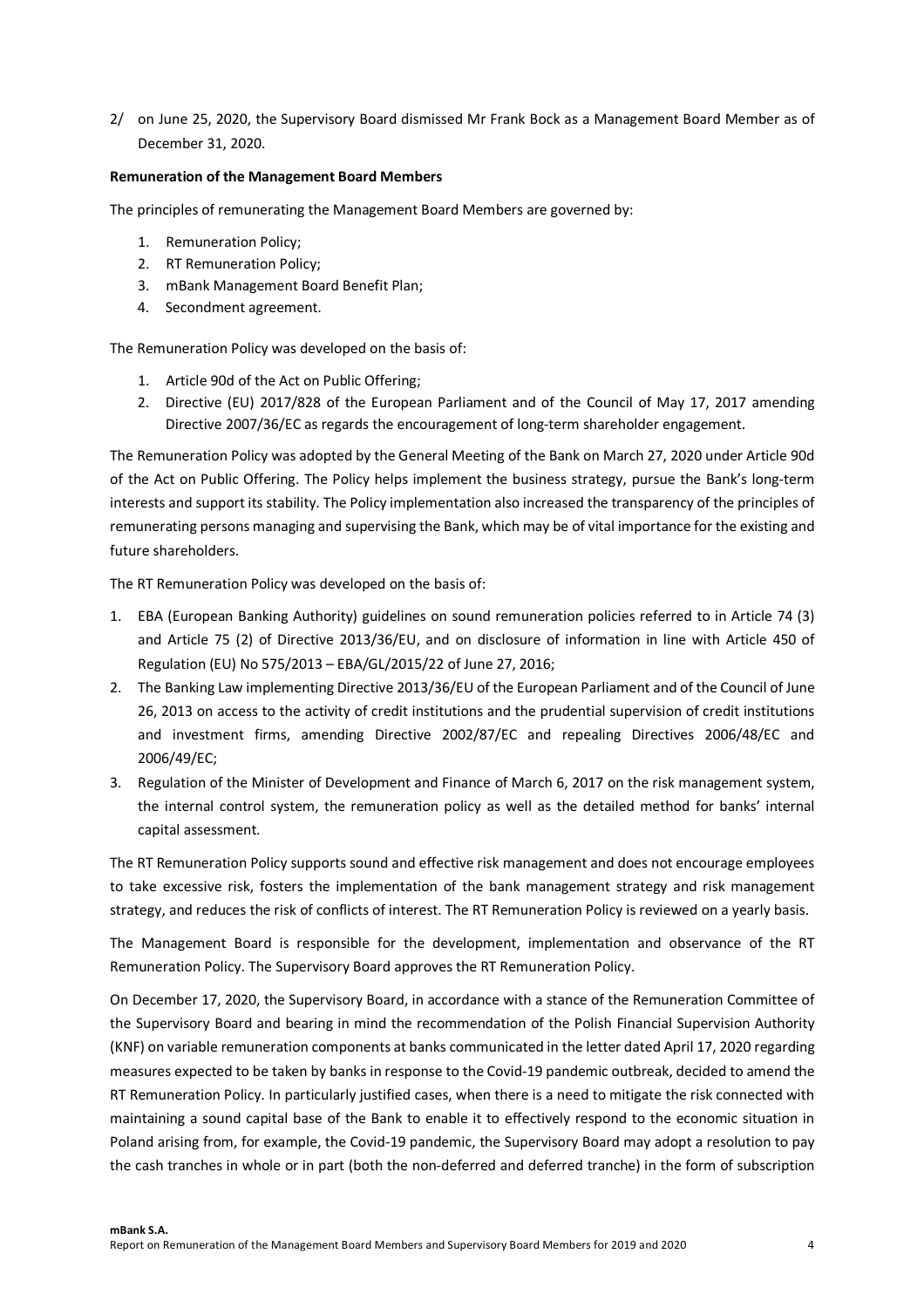warrants, starting from the bonus for 2020. Subscription warrants will be awarded in the acquisition periods set by the Supervisory Board, not earlier than 12 months after the date of the General Meeting approving the consolidated financial statements of mBank Group for the previous calendar year.

### Benefit Plan

The Benefit Plan defines the benefits to which a Management Board Member is eligible under the concluded management contract.

### Secondment agreement

A secondment agreement governs the terms of secondment and the benefits to which a foreign Management Board Member is eligible in the period when he/she performs tasks in Poland, e.g. a lump sum allowance for flights and a rent allowance. It governs issues connected with the costs of relocation, rent, tuition fees for German schools/preschools attended by children of the seconded employees.

# **III. REPORT ON REMUNERATION WITH RESPECT TO EACH MANAGEMENT BOARD AND SUPERVISORY BOARD MEMBER:**

**1. The amount of total remuneration broken down into the components referred to in Article 90d (3) (1) on the Act on Public Offering and the ratio between these remuneration components** 

### **Key information concerning the determination of remuneration applicable in 2019 and 2020**

The total remuneration of the Management Board Members was divided into:

- 1/ fixed part:
	- a/ basic remuneration;
	- b/ other benefits to which a Management Board Member is entitled,
- 2/ variable part discretionary bonus granted to a Management Board Member for a given calendar year (bonus) and the related equivalent based on the RT Remuneration Policy, and the bonus paid under the 2014 incentive programme for the Management Board Members (which was applicable until 2018).

### **Fixed part – basic remuneration**

The basic remuneration is determined by the Supervisory Board, taking into account the following information:

- 1/ resolution of the Management Board on the division of powers between Members of the Management Board of the Bank (with a particular focus on changes in powers);
- 2/ long-term results achieved by a Management Board Member as at the assessment date;
- 3/ available internal market data (e.g. internal comparison inside mBank Group);
- 4/ available external market data (e.g. information on remuneration of management board members of other WSE-listed companies, additional market benchmarks).

### **Variable remuneration**

The Company has two incentive programmes based on which variable remuneration was paid in 2019 and 2020:

### **a) 2014 incentive programme for the Management Board Members (effective until 2018)**

Under the programme, the Members of the Bank's Management Board were entitled to a bonus, including a non-cash bonus paid in bonds with the pre-emptive right to acquire shares.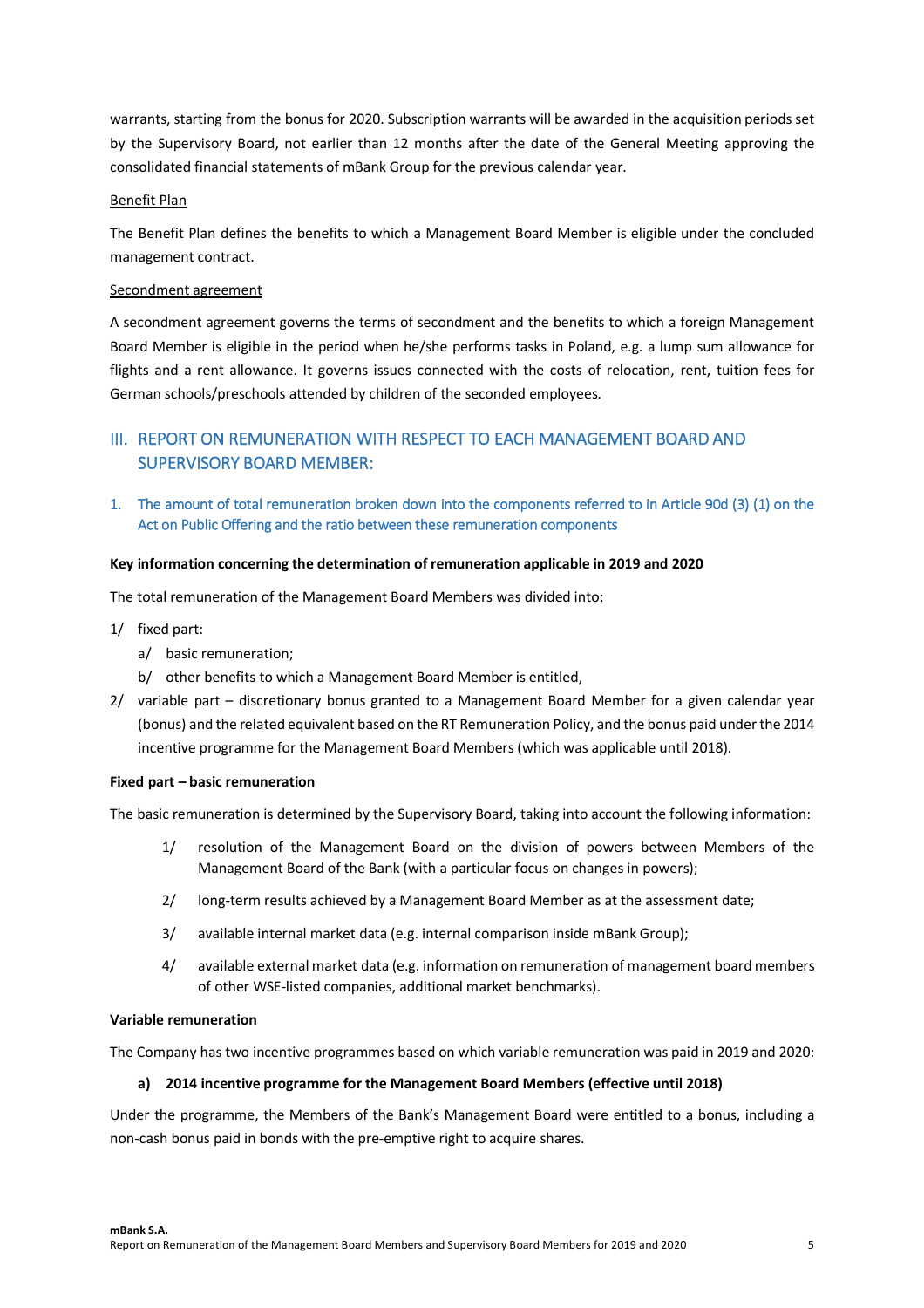In 2019 and 2020 the bank paid out deferred cash tranches and deferred non-cash tranches in the form of bonds under the incentive programme effective until 2018, which in accordance with the deferral rules had to be paid out in 2019 and 2020. The payments concerned the deferred tranches of bonuses for 2015, 2016, and 2017 and were made in accordance with the programme.

The right to a bonus was acquired and the bonus amounts for 2015, 2016, and 2017 were calculated on the basis of net ROE of mBank Group and the monthly remuneration of a Management Board Member to which he/she was entitled as at December 31 of the year for which a bonus was awarded. The bonus consisted of a nondeferred part (40% of the bonus) and a deferred part (60% of the bonus). Both the deferred part and the nondeferred part are divided into two equal portions: 50% paid in cash and 50% paid in bonds with the pre-emptive right to acquire shares. The non-deferred part (40% of the bonus) in cash and in the non-cash form was paid in the year of awarding the bonus. The deferred part (60% of the bonus) is paid in three equal tranches in three subsequent years after the year of determining the bonus amount in the following way: 50% of each deferred tranche is paid in cash and the other 50% of each deferred tranche is paid in the non-cash form in bonds with the pre-emptive right to acquire shares. The last settlements under this programme are scheduled for 2021.

### **b) 2018 incentive programme for the Management Board Members and key staff of mBank Group (currently governed by the RT Remuneration Policy)**

Under this programme the Management Board Members will be able to:

- a) receive a cash part (bonus);
- b) acquire warrants free of charge, and, by way of exercising the rights arising from the warrants, to acquire shares (bonus);
- c) receive an additional cash equivalent.

The right to a bonus and the bonus amount are determined for a given calendar year based on a holistic assessment of the activity and efficiency of work of a Management Board Member, including the achievement of objectives set in a given period.

The Supervisory Board determines the amount of the bonus to be granted to each Management Board Member individually at its own discretion and, to this end, carries out, among others, analyses and assessments of Management Board Members based on their Score Cards (the template of which can be found in the RT Remuneration Policy) and their MbO objectives arising from the Financial Plan and the Medium-Term Financial Plan determined with regard to a period of at least three years. Additionally, when carrying out the assessment, the Supervisory Board takes into account the assessment of managerial and qualitative objectives and the economic situation in Poland in the last three calendar years.

The bonus consists of a non-deferred part (40% of the bonus) and a deferred part (60% of the bonus).

Both the deferred part and the non-deferred part are divided into equal portions: 50% paid in cash and 50% paid in subscription warrants. The value of one warrant equals the average market price minus PLN 4. The average market price is the arithmetic mean of the market price of one share of the Bank determined on the basis of the closing prices of the Bank's shares on the Warsaw Stock Exchange (WSE) on each day of the reference period on which WSE trading sessions took place. The reference period is determined in accordance with the RT Remuneration Policy.

The non-deferred part in cash is paid in the year when the bonus was awarded. The other half of the non-deferred part (50%) is paid in the form of subscription warrants not earlier than after 12 months from the date of the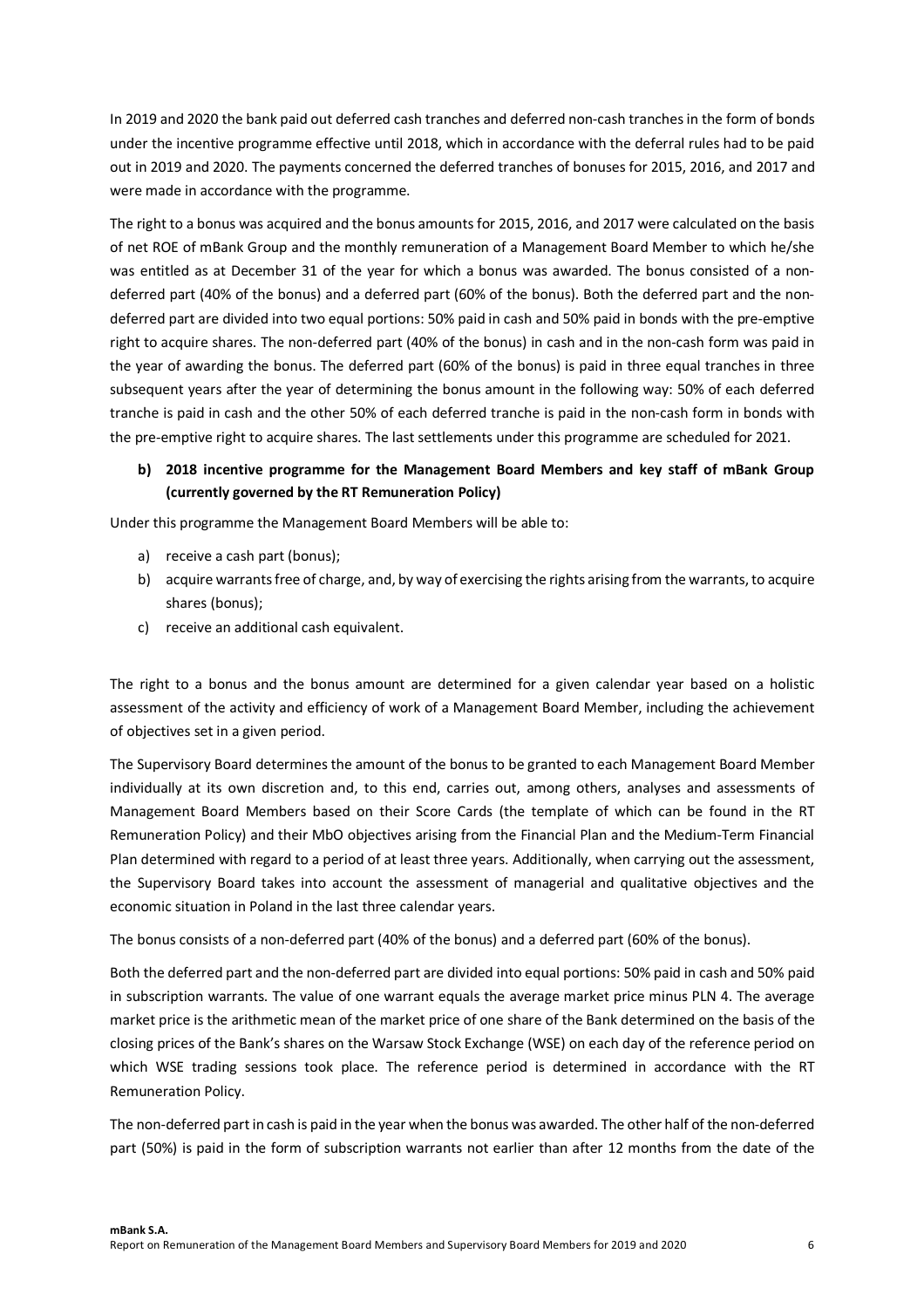General Meeting during which the consolidated financial statements of mBank Group for the year for which the bonus was awarded were approved.

The deferred parts in cash and in subscription warrants are paid in the subsequent calendar years, starting from the year following the year in which the financial statements for the year for which the bonus was awarded were approved, in five equal annual tranches. In each tranche, the cash portion is paid after the consolidated financial statements of mBank Group for the previous calendar year are approved, while the portion in subscription warrants is paid not earlier than after 12 months from the date of approval of consolidated financial statements.

Due to the deferral of the part of the bonus paid in subscription warrants, a Management Board Member who was awarded a bonus is entitled, regardless of the bonus, to receive a cash equivalent for the non-deferred part and/or each tranche of the deferred part if the General Meeting decides to pay out a dividend for a given year. The Equivalent is paid by the Bank within 60 days from the day on which the Management Board Member effectively submitted a statement on the acquisition of shares in exchange for subscription warrants.

The Equivalent will be calculated according to the following formula:

 $E = WS \times (Z / LA)$ 

Where:

- E: means the amount of the Equivalent in PLN;
- WS: means the number of subscription warrants granted to a Management Board Member pursuant to the RT Remuneration Policy forming the non-deferred part or a given tranche of the deferred part, exchanged for the Bank's shares under the Incentive Programme Rules;
- Z: means the amount of the Bank's profit for the Reference Year earmarked by the General Meeting for distribution among the shareholders subject to the increase and decrease referred to in Article 348 (1) of the Code of Commercial Companies and Partnerships;
- LA: means the total number of fully paid shares held by the shareholders entitled to the dividend for a given Reference Year.

Since no resolutions to pay out dividends were passed in 2019 and 2020, the Management Board Members were not entitled to the above equivalent.

The maximum amount of variable remuneration components cannot exceed 100% of the amount of basic remuneration paid for a given calendar year with the proviso that each case of exceeding the threshold of 100% (but not more than 200%) of the annual basic remuneration will have to be approved by the General Meeting. The variable remuneration paid to the Management Board Members did not exceed the assumed proportions in 2019 and 2020.

The Management Board Members were awarded bonuses in accordance with the above rules effective since 2018 in 2019 for 2018 and in 2020 for 2019.

### **Rules for paying other remuneration components (severance pay) to the Management Board Members**

The Management Board Members are obliged not to engage in any competing activities within six months from the day of termination or expiry of their management contracts. Moreover, the Remuneration Committee of the Supervisory Board may decide to extend the obligation not to engage in any competing activities by a maximum of another six months or decide to exempt a manager from this obligation at the manager's request. During the period in which a manager cannot engage in any competing activities, he/she is entitled to compensation in an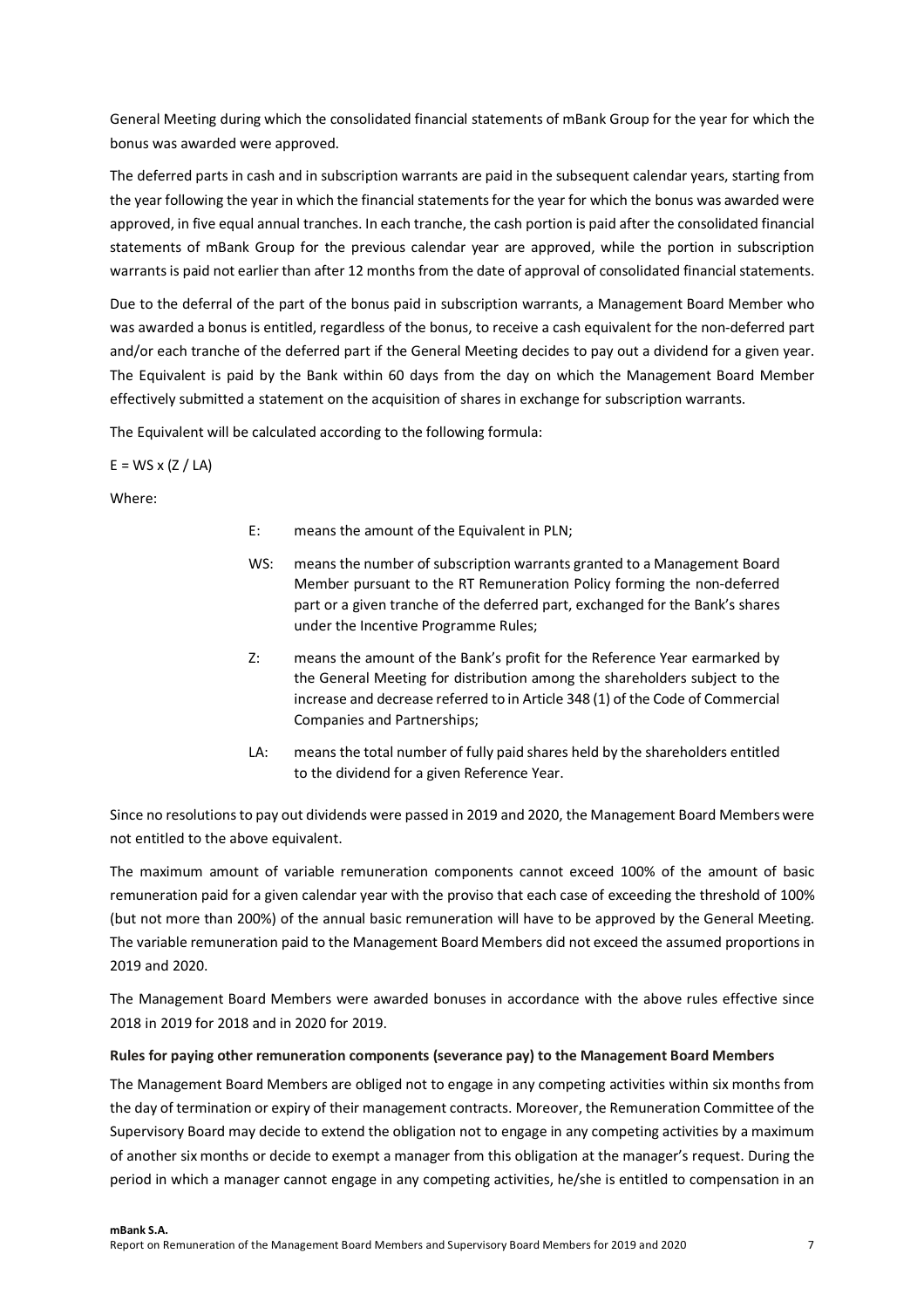amount proportional to this period, calculated as the product of the manager's monthly remuneration and the number of months of the period in which the manager cannot engage in any competing activities.

If a Management Board Member violates his/her obligation not to engage in competing activities, he/she is obliged to return the compensation paid to him/her within 30 days of receipt of the Bank's request for payment.

No such cases occurred in the financial years 2019 and 2020.

No Management Board Member was paid the compensation in 2019.

In 2020:

- 1/ Due to the termination of the management contract with Ms Lidia Jabłonowska-Luba as of October 22, 2020, based on consent from the Remuneration Committee of the Supervisory Board of mBank, the Supervisory Board set a 12-month period during which she is obliged not to engage in any competing activities. The relevant compensation has been paid in twelve equal monthly instalments since November 2020.
- 2/ Due to the termination of the management contract with Mr Frank Bock as of December 31, 2020, the contractual period during which he is obliged not to engage in any competing activities equals six months. The relevant compensation has been paid in six equal monthly instalments since January 2021.

### **Other benefits – additional benefits to which a Management Board Member is entitled**

The Bank pays the costs of medical insurance of the Management Board Members and their immediate family, the costs of unit-linked life insurance, and the costs of D&O insurance. In addition, if a Management Board Member is a foreigner, the Bank pays the costs of a Polish language course, the costs of a Polish school/kindergarten for his/her children, a rent allowance and a lump sum allowance for flights and trips home. In addition, a Management Board Member is entitled to a company car for business and private use in accordance with the Fleet Policy and policy of the Remuneration Committee of the Supervisory Board, a driver for business purposes, and reimbursement for documented entertainment expenses as per the business trips policy and internal regulations.

Benefits in the form of:

- 1/ payment for the costs of medical insurance, costs of life insurance, or policy costs were valued on the basis of the value of the policy paid to the insurer;
- 2/ rent allowance were valued on the basis of prices of the entity providing this benefit to the Bank;
- 3/ Polish language course allowance and the school/kindergarten allowance were valued on the basis of prices of the entity providing this benefit to the Bank;
- 4/ entitlement to use a company car for private purposes were valued in accordance with the applicable internal regulations of the Bank.

Benefits for the immediate family, if requested by a Management Board Member, are awarded in accordance with the applicable Benefit Plan and the secondment agreement. The personal data of his/her immediate family are provided by a Management Board Member in a statement.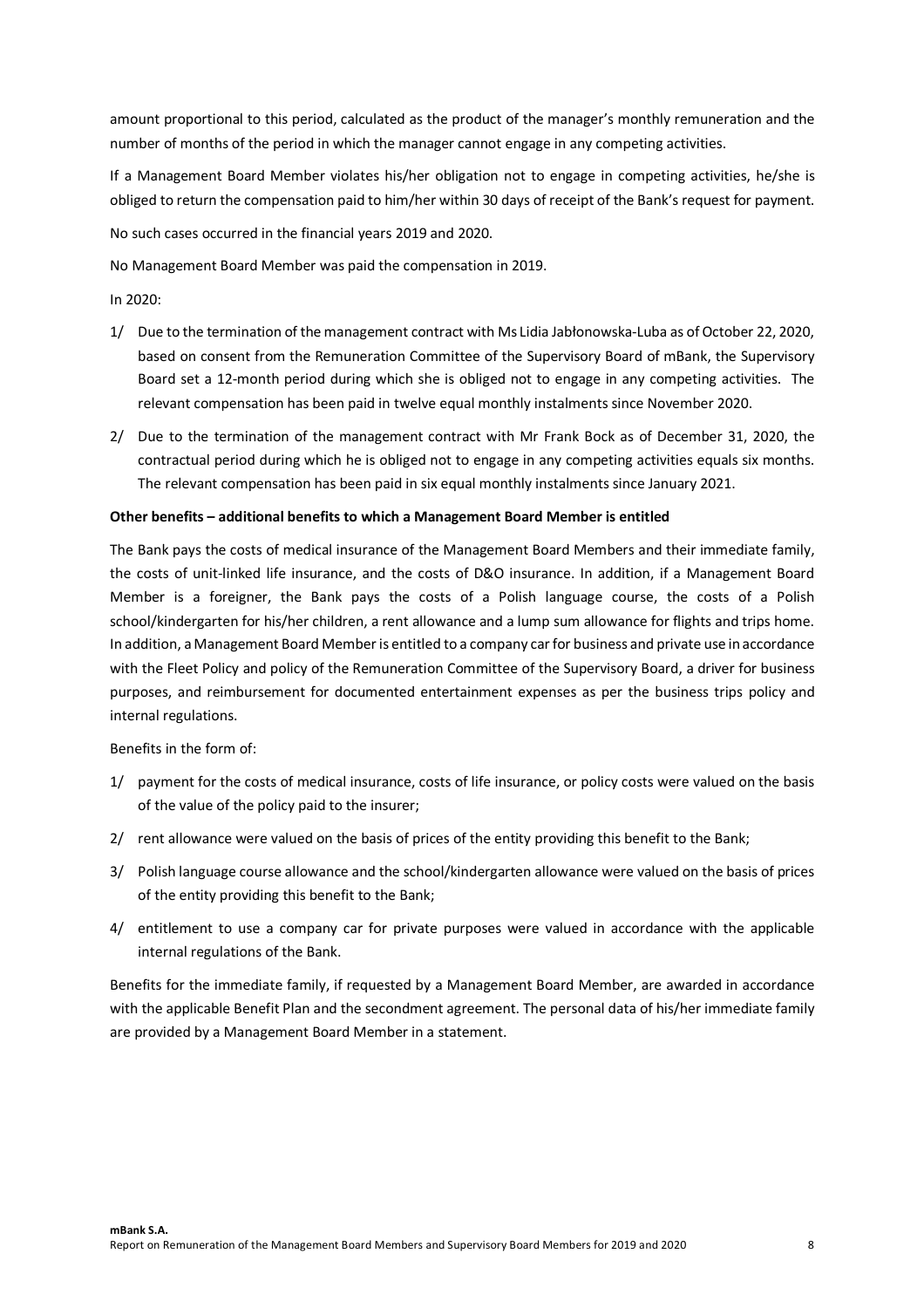# **Information on the amount of remuneration paid and awarded to the Management Board Members and the Supervisory Board Members in 2019 and 2020**

### *Table 1: Total remuneration of the Management Board Members for 2020 and 2019*

*in PLN*

|                                                                                                    |                                            |                           | $\mathbf{1}$                       |                    |          | 2                                   | 3                           | 4                     | 5                                             |
|----------------------------------------------------------------------------------------------------|--------------------------------------------|---------------------------|------------------------------------|--------------------|----------|-------------------------------------|-----------------------------|-----------------------|-----------------------------------------------|
| Name of the Management Board<br>Member, position                                                   | Seniority in<br>the<br>Management<br>Board | Reporting<br>period       | <b>Fixed remuneration</b><br>basic | other<br>benefits* | one-year | Variable remuneration<br>multi-year | Non-compete<br>compensation | Total<br>remuneration | Fixed to<br>variable<br>remuneration<br>(2/1) |
| Cezary Stypułkowski                                                                                |                                            | 01.01.2020-<br>31.12.2020 | 3,449,871                          | 377,605            | 440      | 1,415,296                           | $\mathbf 0$                 | 5,682,772             | 48.47%                                        |
| President of the Management Board                                                                  | 01.10.2010<br>now                          | 01.01.2019-<br>31.12.2019 | 3,333,230                          | 297,804            | 400      | 1,395,296                           | 0                           | 5,426,330             | 49.44%                                        |
| <b>Adam Pers</b>                                                                                   |                                            | 01.01.2020-<br>31.12.2020 | 1,676,000                          | 162,493            | 240      | 398                                 | $\pmb{0}$                   | 2,476,493             | 34.70%                                        |
| Vice-President of the Management<br>Board, Head of Corporate and<br><b>Investment Banking</b>      | 26.10.2017<br>now                          | 01.01.2019-<br>31.12.2019 | 1,680,000                          | 134,594            | 200      | 198,036                             | 0                           | 2,212,630             | 21.94%                                        |
| <b>Cezary Kocik</b>                                                                                |                                            | 01.01.2020-<br>31.12.2020 | 1,676,000                          | 264,42             | 240      | 812                                 | $\mathbf 0$                 | 2,992,420             | 54.22%                                        |
| Vice-President of the Management<br>Board, Head of Retail Banking                                  | 01.04.2012<br>now                          | 01.01.2019-<br>31.12.2019 | 1,680,000                          | 214,546            | 240      | 800,383                             | 0                           | 2,934,929             | 54.91%                                        |
| Krzysztof Dąbrowski                                                                                |                                            | 01.01.2020-<br>31.12.2020 | 1,676,000                          | 190,365            | 220      | 463,332                             | $\mathbf 0$                 | 2,549,697             | 36.61%                                        |
| Vice-President of the Management<br>Board, Head of Operations and<br>Information Technology        | 01.04.2017<br>now                          | 01.01.2019-<br>31.12.2019 | 1,680,000                          | 157,011            | 200      | 256,672                             |                             | 2,293,683             | 24.86%                                        |
| Andreas Böger                                                                                      |                                            | 01.01.2020-<br>31.12.2020 | 1,764,359                          | 227,926            | 220      | 347,5                               |                             | 2,559,785             | 28.48%                                        |
| Vice-President of the Management<br>Board, Chief Financial Officer                                 | 01.07.2017<br>now                          | 01.01.2019-<br>31.12.2019 | 1,767,133                          | 370,212            | 200      | 87,624                              |                             | 2,424,969             | 13.46%                                        |
| <b>Frank Bock</b>                                                                                  |                                            | 01.01.2020-<br>31.12.2020 | 1,729,075                          | 337,941            | 200      | 290,332                             |                             | 2,557,348             | 23.72%                                        |
| Vice-President of the Management<br>Board, Head of Financial Markets                               | 01.05.2017<br>now                          | 01.01.2019-<br>31.12.2019 | 1,750,453                          | 520,367            | 140      | 108,278                             |                             | 2,519,098             | 10.93%                                        |
| <b>Marek Lusztyn</b><br>Vice-President of the Management<br>Board, Chief Risk Officer              | 22.10.2020<br>obecnie                      | 01.01.2020-<br>31.12.2020 | 320,516                            | 1,192              | 0        | 0                                   |                             | 321,708               | 0.00%                                         |
| Lidia Jabłonowska-Luba                                                                             |                                            | 01.01.2020-<br>31.12.2020 | 1,359,355                          | 183,647            | 200      | 634                                 | 309,951                     | 2,377,002             | 54.05%                                        |
| Vice-President of the Management<br>Board, Chief Risk Officer                                      | 12.04.2013-<br>22.10.2020                  | 01.01.2019-<br>31.12.2019 | 1,680,000                          | 196,843            | 180      | 679,938                             | 0                           | 2,736,781             | 45.82%                                        |
| <b>Christoph Heins</b>                                                                             |                                            | 01.01.2020-<br>31.12.2020 |                                    |                    |          | 200                                 |                             | 200                   |                                               |
| Vice-President of the Management<br>Board, Chief Financial Officer                                 | 01.07.2016-<br>30.04.2017                  | 01.01.2019-<br>31.12.2019 |                                    |                    |          | 200,095                             |                             | 200,095               |                                               |
| <b>Jarosław Mastalerz</b>                                                                          |                                            | 01.01.2020-<br>31.12.2020 |                                    |                    |          | 300                                 |                             | 300                   |                                               |
| Vice-President of the Management<br>Board, Head of Operations and<br><b>Information Technology</b> | 01.04.2012-<br>31.03.2017                  | 01.01.2019-<br>31.12.2019 |                                    |                    |          | 640,594                             |                             | 640,594               |                                               |
| Przemysław Gdański                                                                                 |                                            | 01.01.2020-<br>31.12.2020 |                                    |                    |          | 416,668                             |                             | 416,668               |                                               |
| Vice-President of the Management<br>Board, Head of Corporate and<br><b>Investment Banking</b>      | 01.01.2011-<br>25.10.2017                  | 01.01.2019-<br>31.12.2019 |                                    |                    |          | 696,559                             |                             | 696,559               |                                               |
| Joerg Hessenmueller                                                                                |                                            | 01.01.2020-<br>31.12.2020 |                                    |                    |          | 125                                 |                             | 125                   |                                               |
| Vice-President of the Management<br>Board, Chief Financial Officer                                 | 01.04.2012-<br>30.06.2016                  | 01.01.2019-<br>31.12.2019 |                                    |                    |          | 425,04                              |                             | 425,04                |                                               |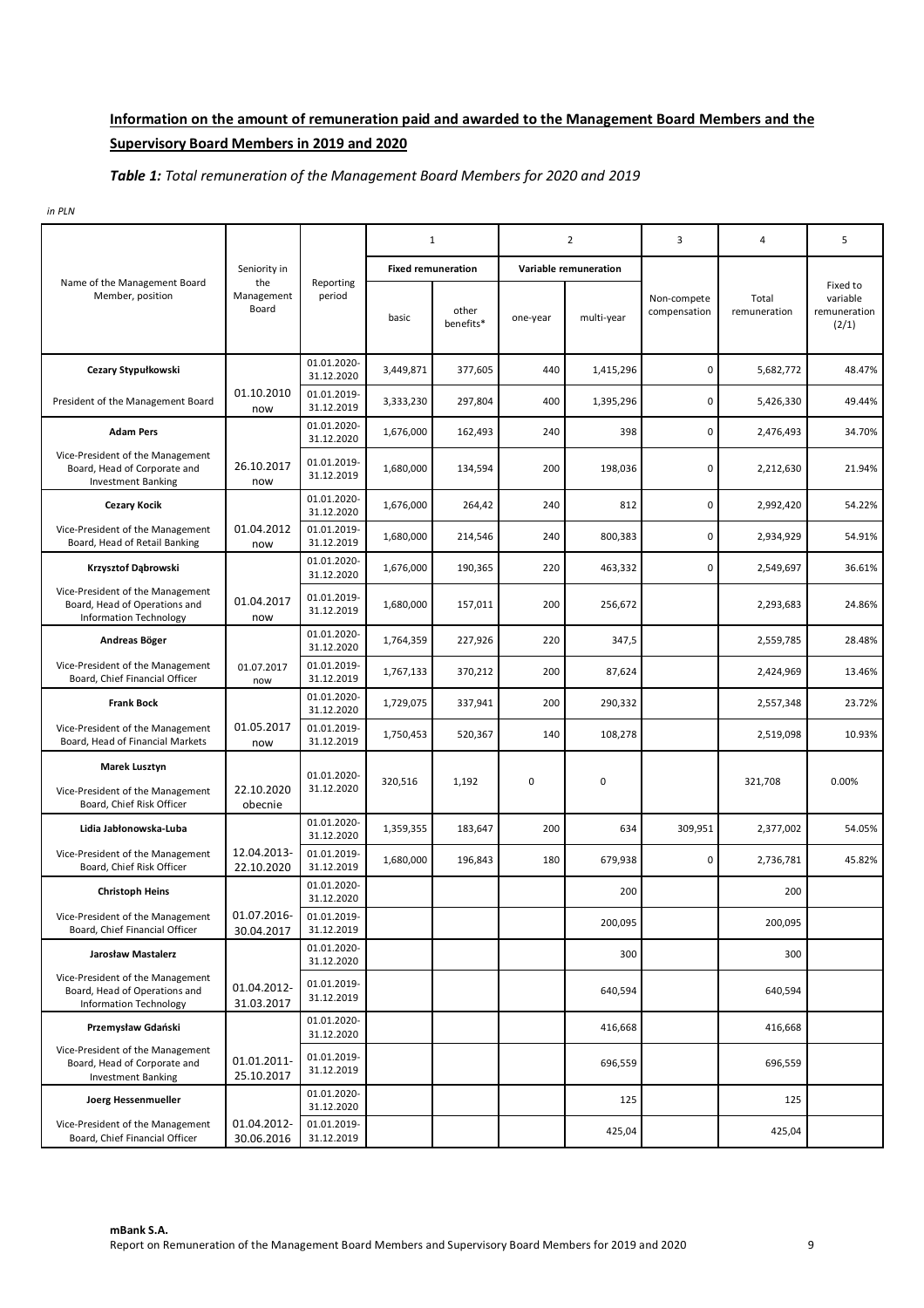One-year variable remuneration: the non-deferred cash part of the bonus awarded and paid in a given year.

Multi-year variable remuneration: the deferred (cash and non-cash) parts of the bonus granted in previous years paid in accordance with the tranche maturity dates in a given year. The value of non-cash tranches was calculated as the product of the number of offered bonds/warrants and their price on the day of awarding the bonus.

\*"Other benefits" include cash and non-cash benefits awarded to the immediate family of the Management Board Members (medical care, medical insurance, fees for children's school) as per the table below:

| in PLN                 | in 2020 | in 2019 |
|------------------------|---------|---------|
| Cezary Stypułkowski    | 29,149  | 24,201  |
| <b>Adam Pers</b>       | 3,380   | 3,316   |
| <b>Cezary Kocik</b>    | 73,676  | 60,851  |
| Krzysztof Dąbrowski    | 3,380   | 3,316   |
| <b>Frank Bock</b>      | 70,295  | 69,206  |
| <b>Marek Lusztyn</b>   | 356     |         |
| Lidia Jabłonowska-Luba | 52,046  | 43,148  |

In 2019 and 2020 the Management Board Members:

- did not receive remuneration from members of mBank Group;
- did not receive payments under old age and disability pension programmes.

### **Remuneration of Supervisory Board Members in 2019 and 2020**

Members of the Supervisory Board perform their functions on the basis of appointment and are entitled to remuneration only on this account. The amounts of remuneration of Supervisory Board Members are determined by resolution of the General Meeting.

Moreover, the Bank pays the cost of a healthcare package for the Supervisory Board Member who wishes to be covered by the healthcare scheme provided by the Bank. The Chairperson of the Supervisory Board is authorised to receive a company car for business and private use.

The remuneration of a Supervisory Board Member is not linked to the Bank's performance.

The remuneration of a Supervisory Board Member is not awarded in financial instruments.

*Table 2: Remuneration of Supervisory Board Members in 2019 and 2020*

| <b>Remuneration paid</b><br><b>Remuneration paid</b> |                  |                    |                  |                |  |  |  |  |  |
|------------------------------------------------------|------------------|--------------------|------------------|----------------|--|--|--|--|--|
|                                                      | in 2020 (in PLN) |                    | in 2019 (in PLN) |                |  |  |  |  |  |
| Name and surname                                     | Remuneration     | Other<br>benefits* | Remuneration     | Other benefits |  |  |  |  |  |
| Agnieszka Słomka-Gołębiowska                         | 335,797          | 5,696              | 252,644          | 5,641          |  |  |  |  |  |
| Joerg Hessenmueller                                  |                  |                    |                  |                |  |  |  |  |  |
| <b>Tomasz Bieske</b>                                 | 424,800          | 4,428              | 424,800          | 4,385          |  |  |  |  |  |
| <b>Marcus Chromik</b>                                |                  |                    |                  |                |  |  |  |  |  |
| Mirosław Godlewski                                   | 246,645          |                    | 216,540          |                |  |  |  |  |  |
| Aleksandra Gren                                      | 163,620          |                    |                  |                |  |  |  |  |  |
| Bettina Orlopp                                       |                  |                    |                  |                |  |  |  |  |  |
| Sabine Schmittroth                                   |                  |                    |                  |                |  |  |  |  |  |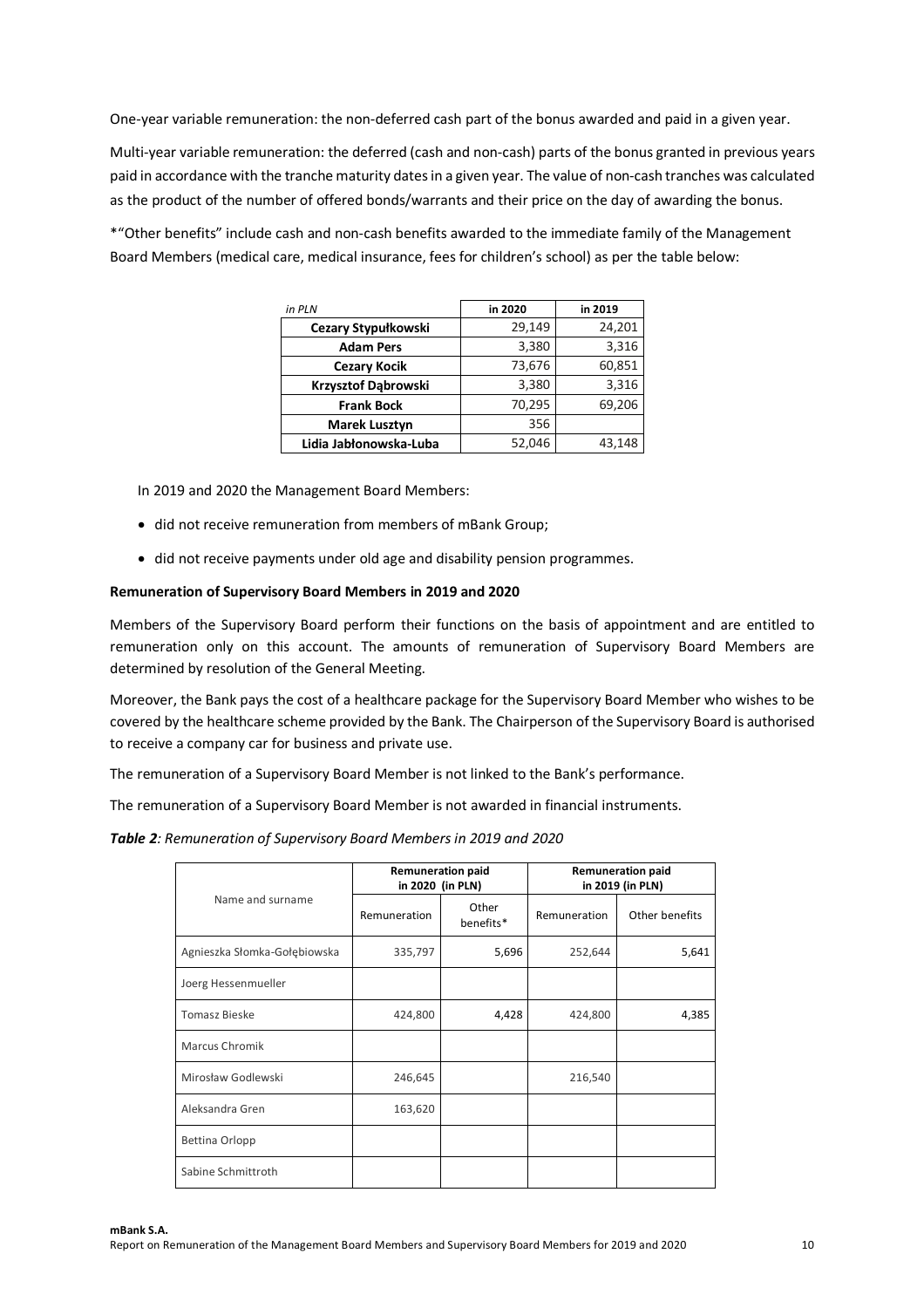| Michael Mandel <sup>1</sup>        |           |        |           |        |
|------------------------------------|-----------|--------|-----------|--------|
| Maciej Leśny <sup>2</sup>          | 89,250    | 2,294  | 357,000   | 9,133  |
| Gurjinder Singh Johal <sup>3</sup> | 54,000    |        | 216,000   |        |
| Teresa Mokrysz <sup>4</sup>        | 54,000    | 1,094  | 216,000   | 4,385  |
| Andre Carls <sup>5</sup>           |           |        | 216,000   |        |
| Janusz Fiszer <sup>6</sup>         |           |        | 144,000   |        |
| <b>Total</b>                       | 1,368,112 | 13,513 | 2,042,983 | 23,545 |

<sup>1</sup> Mr Michael Mandel was a Supervisory Board Member from May 1, 2016; he handed in his resignation on October 23, 2020.

<sup>2</sup> Mr Maciej Leśny was a Supervisory Board Member from 2004; he retired on March 27, 2020.

<sup>3</sup> Mr Gurjinder Singh Johal was a Supervisory Board Member from September 24, 2018; he was not appointed for a new term or office on March 27, 2020.

<sup>4</sup>Ms Teresa Mokrysz was a Supervisory Board Member from 2004; she was not appointed for a new term or office on March 27, 2020.

<sup>5</sup> Mr Andre Carls was a Supervisory Board Member from March 31, 2011; he handed in his resignation on September 30, 2019.

<sup>6</sup>Mr Janusz Fiszer was a Supervisory Board Member from March 30, 2017; on September 2, 2019 the Management Board of mBank S.A. was informed that Janusz Fiszer, PhD, had died on September 2, 2019.

\*other benefits: healthcare package, company car for private use.

The Supervisory Board Members who sit on the Board of Managing Directors of Commerzbank AG, the parent entity of mBank, do not receive remuneration for performing the function of Members of the Supervisory Board of mBank.

### **2. Clarification of how total remuneration complies with the adopted remuneration policy and how it contributes to the achievement of the company's long-term goals**

The Company pays remuneration to the Management Board Members and Supervisory Board Members solely based on the Remuneration Policy.

The remuneration paid to the Management Board Members encourages full commitment to their respective functions, motivates them to achieve the Company's business goals, while its amount is adequate to the position.

The Management Board Members receive fixed remuneration as well as variable remuneration; the latter is determined by KPIs directly connected with the Company's economic standing, the Score Card, the achievement of MbO objectives, and qualitative assessment. In addition, the variable part of remuneration ensures that the Management Board remains focused, among others, on dynamic growth of the Bank's business and the range of products and services offered to clients, the Bank's market position, financial performance, as well as its financial and capital position.

By limiting the amount of variable remuneration to 100% of basic remuneration, the policy ensures that the Management Board looks beyond short-term financial results.

This remuneration structure motivates Management Board Members, contributes to the implementation of business strategy and fosters stable long-term growth in shareholder value. In addition, it encourages responsible behaviour towards clients, employees, as well as social and environmental responsibility in the longterm perspective.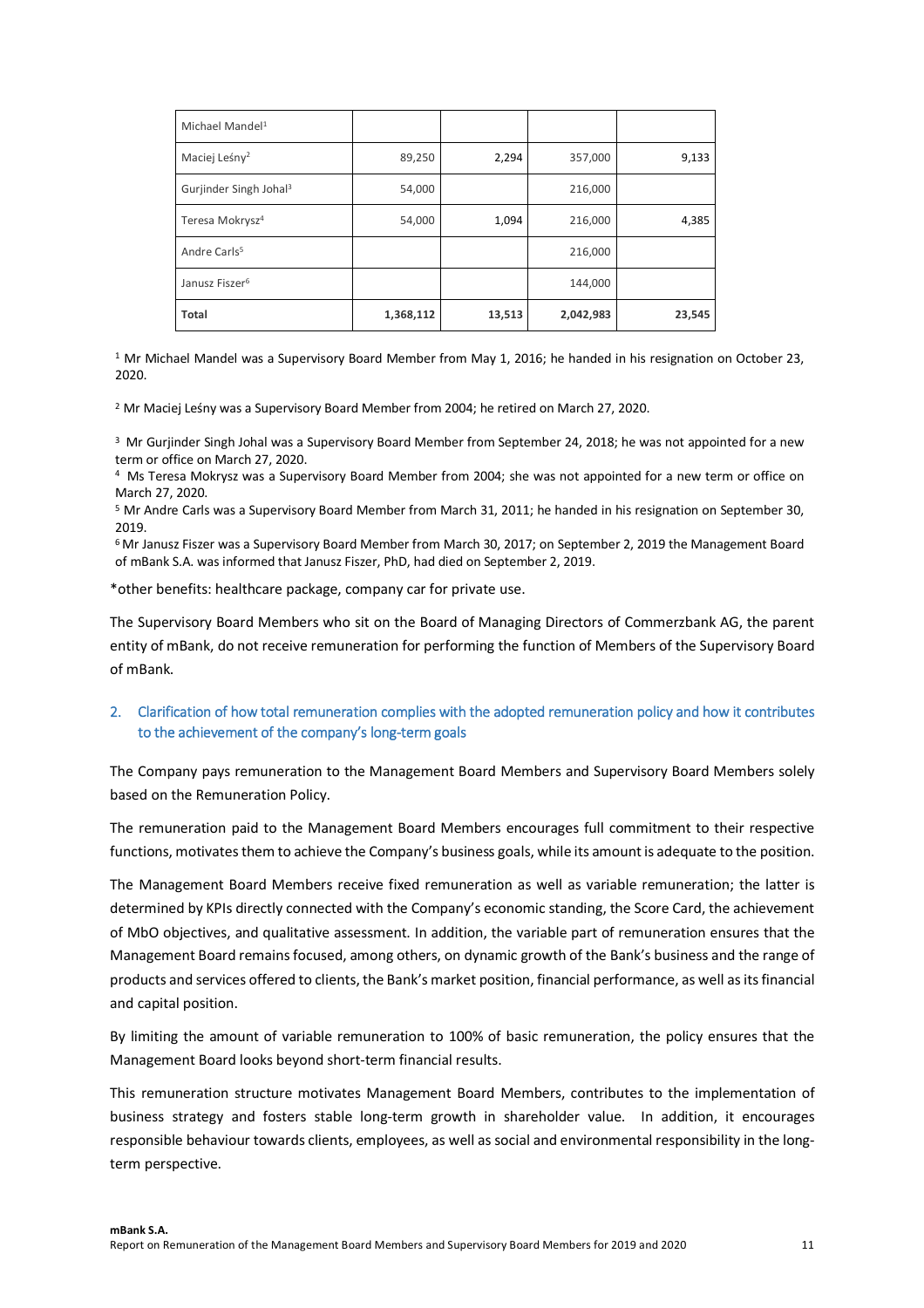The pursuit of business strategy and long-term interests as well as stable operation of the Company are helped, in particular, by a flexible solution which consists in authorising the Supervisory Board to adopt clear, comprehensive and diversified financial and non-financial performance criteria for awarding variable remuneration, and at the same time, requires a balance between quantitative and qualitative criteria, and by the introduction of principles for verifying compliance with individual criteria determining the payment of variable remuneration. Moreover, the possibility to launch incentive programmes enables the Supervisory Board to link key Management Board Members with the Company, which positively affects the composition of this body and the Company's financial performance.

The division of cash remuneration for Management Board Members into fixed part and variable part, with the latter being largely determined by economic effects of the Company, encourages Management Board Members, to a far greater extent than other employees (whose remuneration is mostly fixed), to take well-though-out actions resulting in continuous improvement in economic effects, and at the same time, ensuring stable operation in longer terms. The form, structure and level of remuneration are in line with the current market standards and aim to retain employees of key importance to the Company who meet the criteria ensuring proper management or supervision of the Company, in a manner taking into account the interests of the Company's shareholders.

In turn, fixed remuneration paid to Supervisory Board Members, by not being linked to the Bank's performance, ensures independent control of the Bank's economic situation. At the same time, proper control guarantees stable and safe development of the Bank, which translates into achievement of the Bank's long-term goals.

The remuneration policy adopted by the Bank supports sound and effective risk management and does not encourage employees to take excessive risk exceeding the general risk level accepted by the Supervisory Board of the Bank, fosters the implementation of the bank management strategy and risk management strategy, and reduces the risk of conflicts of interest.

#### **3. Information about the application of performance criteria**

#### **Financial and non-financial performance criteria for awarding variable remuneration**

The Supervisory Board determines the amount of the bonus awarded based on the RT Remuneration Policy for a given calendar year for each Management Board Member individually and at its own discretion, taking into account, however, the assessment of the achievement of MbO objectives, the Score Card (a template of which is set out in the RT Remuneration Policy), and the qualitative assessment covering a period of at least 3 years, with the proviso that the bonus amount depends on the bonus pool.

The pool from which bonuses for every Management Board Member are awarded by the Supervisory Board for a given calendar year depends on the level of Economic Profit (EP). The bonus pool is a total of the basis amounts calculated for each Management Board Member. A basis amount is calculated as a number of basis remuneration. EP is calculated for a period of three years and is given by the following formula:

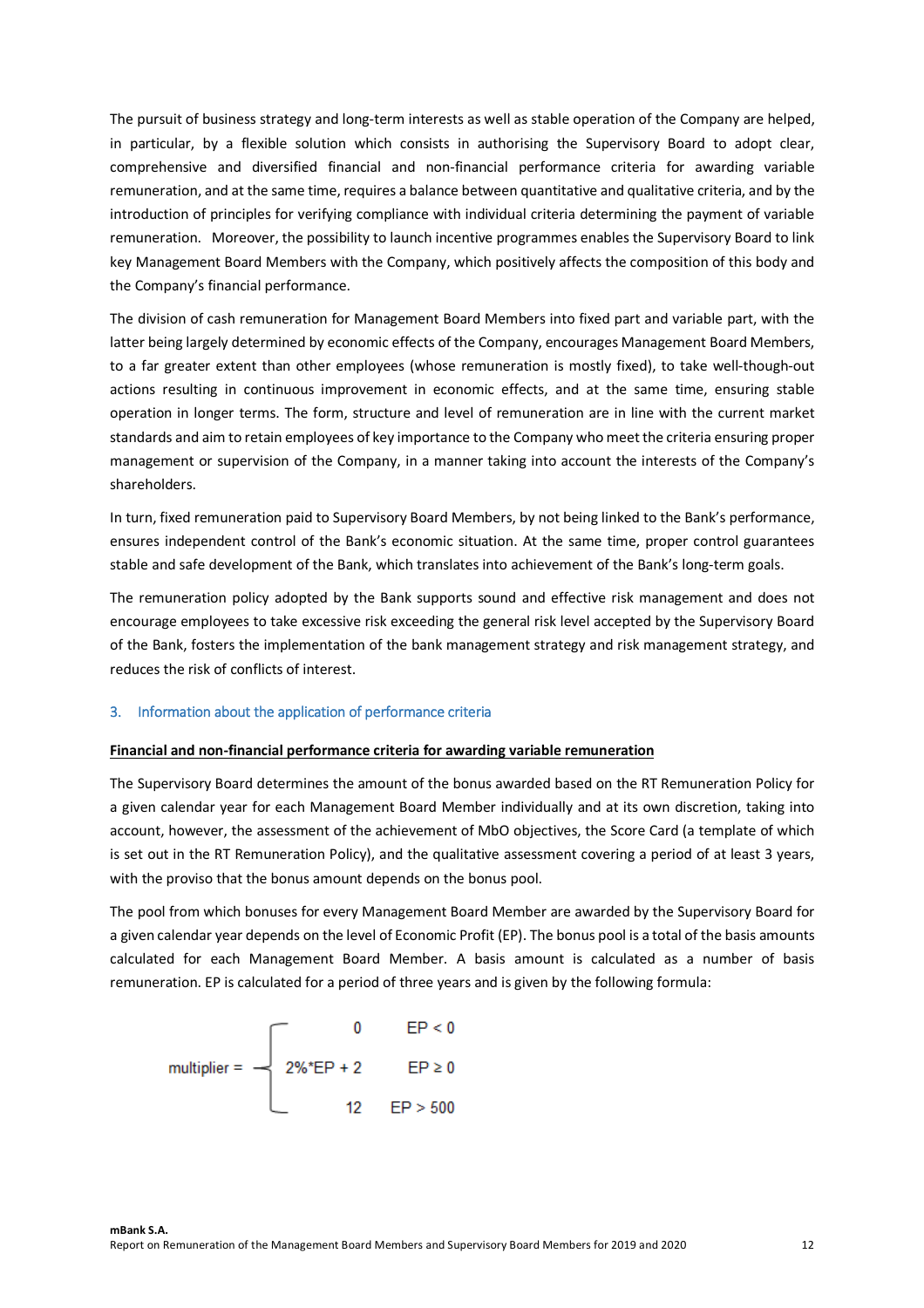where EP is Economic Profit calculated for a period of three years as the sum of:

$$
EP = (1/2) EP (N) + (1/3) EP (N-1) + (1/6) EP (N-2)
$$

The EP level serving as the basis for calculating the bonus pool is approved by the Supervisory Board each year as per the calculations made by the Bank's controlling unit. Before approving the EP level, the Supervisory Board consults with the President of the Management Board. The consultations cover parameters and indicators determined by the competent public administration authorities and regulatory bodies as well as one-off events, which, when combined, may change the EP level, with the proviso that the parameters and indicators that can be affected by Management Board Members to a limited extent only should have a limited impact on the EP calculations. The parameters and indicators which can be affected by Management Board Members to a limited extent include, among others, extraordinary costs and revenue (e.g. one-off transactions).

The bonus pool for 2018 and 2019 awarded in 2019 and 2020, respectively, was set in accordance with the principles presented above.

The Supervisory Board determines the bonus amount for a given calendar year for each Management Board Member individually, based on the assessment of the achievement of objectives covering a period of at least 3 years, taking into account the business cycle of the Bank and risk inherent in the Bank's business activity. The objectives in a given period are defined based on the strategy of mBank Group, which sets the directions of business activity, long-term interests, and aspects relating to stability of the Company and the Group.

The objectives for a given year are defined by a Management Board Member and the Remuneration Committee of the Supervisory Board in accordance with the principles of defining business and development objectives adopted, among others, by the Remuneration Committee of the Supervisory Board for the Bank's Management Board. In principle:

- 1/ quantitative team objectives (at the level of mBank Group) account for 25%-55% of objectives in 2020 (25%- 65% in 2019) (cost to income ratio of the Group, pre-tax profit of the Group, dividend capacity, CET1);
- 2/ quantitative individual objectives account for up to 50% of objectives (they are determined based on the scope of responsibility of individual Management Board Members, pre-tax profit and net income of their business lines);
- 3/ qualitative individual objectives account for up to 45% of objectives in 2020 (and up to 40% in 2019).

The decision on the bonus amount and on the assessment of the achievement of objectives by a Management Board Member is made at the Supervisory Board's sole discretion. The bonus amounts awarded to individual Management Board Members may vary.

The determination and payment of every tranche of the deferred part is subject to assessment. The decision to pay deferred tranches is made every year.

The Supervisory Board, based on a recommendation of the Remuneration Committee of the Supervisory Board, may decide to withhold in whole or reduce the amount of a deferred tranche if it concludes that in a time horizon longer than one calendar year (i.e. a period of at least three years), or a Management Board Member had a direct and negative impact on the financial result or market position of the Bank or mBank Group in the period under assessment, or directly caused significant financial losses, or when at least one of the Score Card components (its template can be found in the RT Remuneration Policy) has not been achieved or any of the premises stipulated in Article 142 of the Banking Law Act, in particular Article 142 (2), has occurred:

1/ a balance sheet loss has been sustained or there is a threat of such a loss, there is a threat of insolvency or loss of liquidity, liquidity and solvency are deteriorating;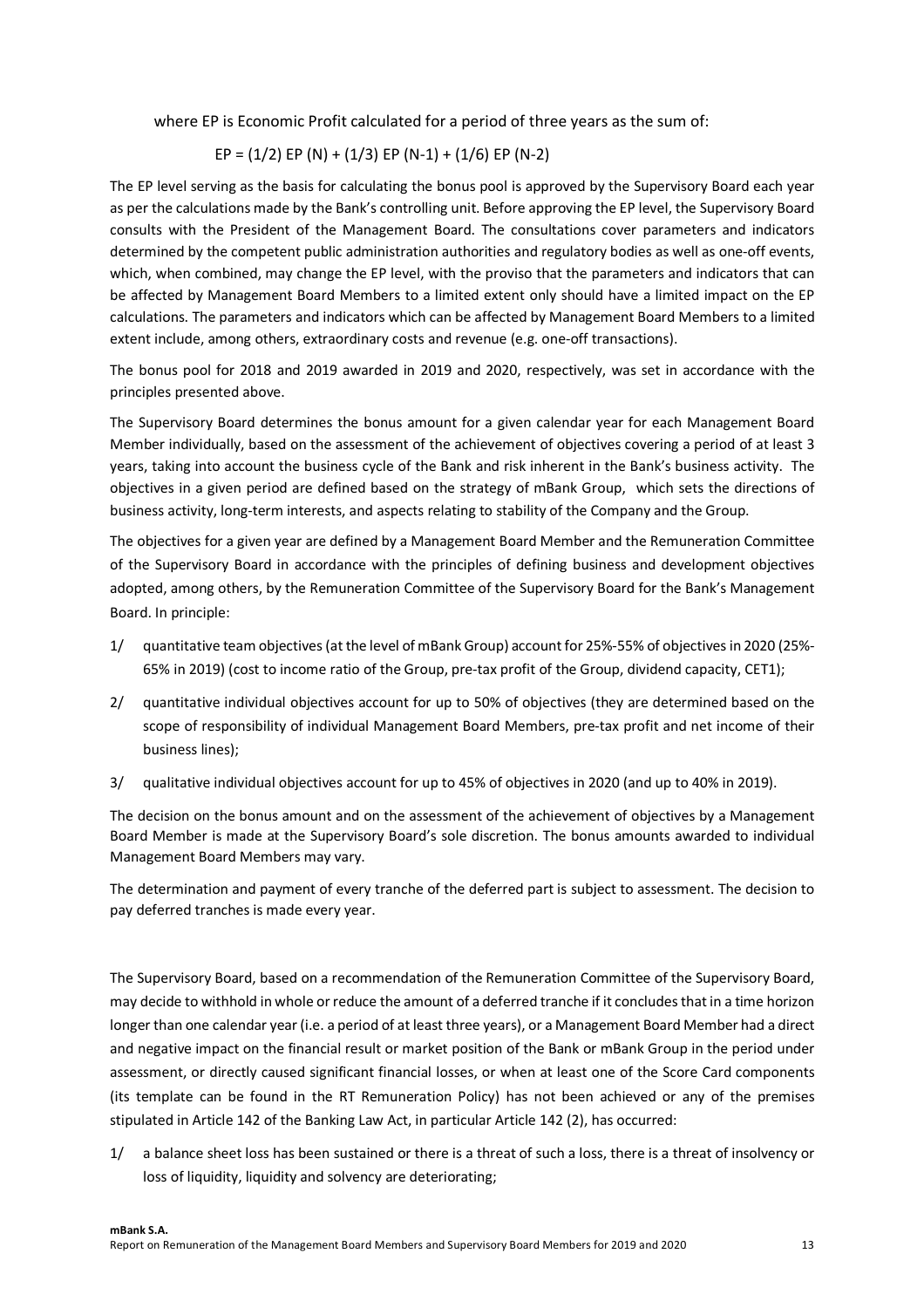- 2/ financial leverage level is increasing;
- 3/ the number of non-performing loans or advances is increasing;
- 4/ the concentration of exposures is increasing.

The Supervisory Board may decide to suspend in whole or decrease the amount of the bonus for a given calendar year, also in the case of a bonus or a deferred tranche which has not been paid out yet, in a situation when a balance sheet loss has been sustained or there is a threat of its occurrence, or when the Bank is threatened by insolvency (Article 142 of the Banking Law Act). Suspending the bonus or any deferred tranche in whole or decreasing its amount may also apply to the bonus or the deferred tranche paid out to an employee upon termination or expiry of his/her employment contract.

In 2019 and 2020, the Remuneration Committee of the Supervisory Board declared that there were no grounds for suspending in whole or decreasing the amount paid out in deferred tranches (paid out in cash and settled in financial instruments) due to the Management Board Members, and the conditions stipulated in the Score Card (its template can be found in the RT Remuneration Policy) had been met.

**4. Cumulative information on yearly changes in remuneration, results of the Company, and average remuneration of employees of the Company who are not Management Board members or Supervisory Board Members, in the period of at least the last five financial years, provided in a manner that allows comparison** 

| Year-on-year change                                                                                                     | Seniority in the<br>Management<br><b>Board</b> | 2015        | 2016      | 2017        | 2018      | 2019      | 2020      |
|-------------------------------------------------------------------------------------------------------------------------|------------------------------------------------|-------------|-----------|-------------|-----------|-----------|-----------|
| <b>Remuneration of the Management</b><br><b>Board Members</b>                                                           |                                                |             |           |             |           |           |           |
| Cezary Stypułkowski, President of the<br><b>Management Board</b>                                                        | 01.10.2010-<br>now                             | 5,742,335   | 5,975,079 | 5,617,840   | 6,301,658 | 5,426,330 | 5,682,772 |
| year-on-year change                                                                                                     |                                                |             | 4.05%     | $-5.98%$    | 12.17%    | $-13.89%$ | 4.73%     |
| Adam Pers, Vice-President of the<br>Management Board, Head of Corporate<br>and Investment Banking                       | 26.10.2017-<br>now                             | $\Omega$    | 0         | 291,993     | 2,235,895 | 2,212,630 | 2,476,493 |
| year-on-year change                                                                                                     |                                                |             |           |             | 665.74%   | $-1.04%$  | 11.93%    |
| Cezary Kocik, Vice-President of the<br><b>Management Board, Head of Retail</b><br><b>Banking</b>                        | 01.04.2012-<br>now                             | 2,886,801   | 3,416,097 | 3,268,765   | 3,529,150 | 2,934,929 | 2,992,420 |
| year-on-year change                                                                                                     |                                                |             | 18.34%    | $-4.31%$    | 7.97%     | $-16.84%$ | 1.96%     |
| Krzysztof Dąbrowski, Vice-President of<br>the Management Board, Head of<br><b>Operations and Information Technology</b> | 01.04.2017-<br>now                             | 0           | 0         | 1,212,939   | 2,583,746 | 2,293,683 | 2,549,697 |
| year-on-year change                                                                                                     |                                                |             |           |             | 113.02%   | $-11.23%$ | 11.16%    |
| Andreas Böger, Vice-President of the<br><b>Management Board, Chief Financial</b><br><b>Officer</b>                      | 01.07.2017-<br>now                             | 0           | 0         | 865,971     | 2,037,639 | 2,424,969 | 2,559,785 |
| year-on-year change                                                                                                     |                                                |             |           |             | 135.30%   | 19.01%    | 5.56%     |
| Frank Bock, Vice-President of the<br>Management Board, Head of Financial<br><b>Markets</b>                              | 01.05.2017-<br>31.12.2020                      | $\Omega$    | 0         | 1,290,749   | 2,163,773 | 2,519,098 | 2,557,348 |
| year-on-year change                                                                                                     |                                                |             |           |             | 67.64%    | 16.42%    | 1.52%     |
| Marek Lusztyn, Vice-President of the<br>Management Board, Chief Risk Officer                                            | 22.10.2020-<br>now                             | $\mathbf 0$ | 0         | $\mathbf 0$ | 0         | 0         | 321,708   |
| year-on-year change                                                                                                     |                                                |             |           |             |           |           |           |

*Table 3: Comparison of changes in remuneration and results of the Company in the last five reported financial years*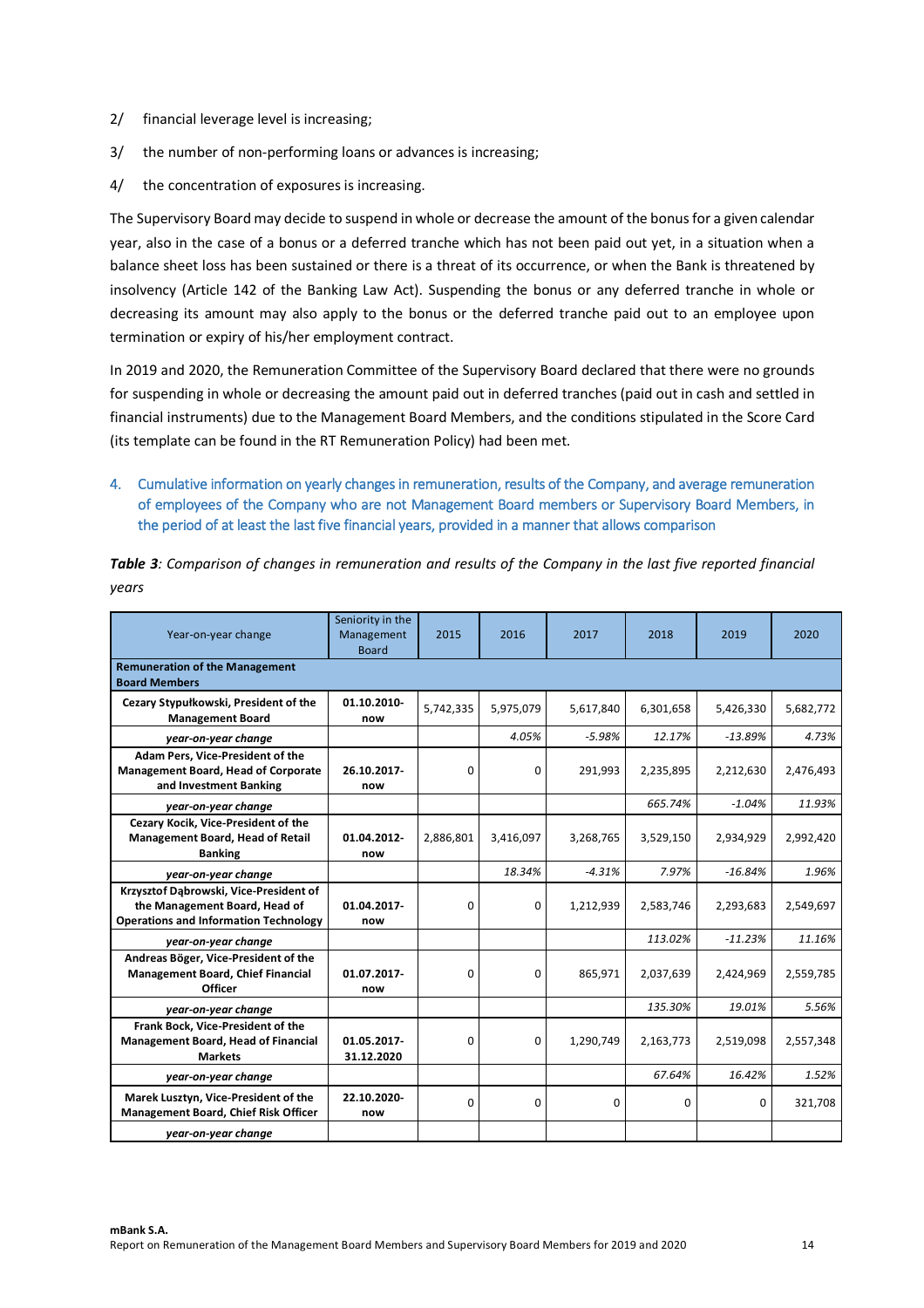| Lidia Jabłonowska-Luba, Vice-President<br>of the Management Board, Chief Risk<br><b>Officer</b>                   | 12.04.2013<br>22.10.2020  | 2,570,572    | 2,850,769 | 3,073,750 | 3,002,087 | 2,736,781 | 2,377,002 |
|-------------------------------------------------------------------------------------------------------------------|---------------------------|--------------|-----------|-----------|-----------|-----------|-----------|
| year-on-year change                                                                                               |                           |              | 10.90%    | 7.82%     | $-2.33\%$ | $-8.84\%$ | $-13.15%$ |
| Christoph Heins, Vice-President of the<br><b>Management Board, Chief Financial</b><br><b>Officer</b>              | 01.07.2016<br>30.04.2017  | <sup>0</sup> | 1,210,216 | 1,295,861 | 137,500   | 200,095   | 200,000   |
| year-on-year change                                                                                               |                           |              |           | 7.08%     | -89.39%   | 45.52%    | $-0.05%$  |
| Jarosław Mastalerz, Vice-President of<br>the Management Board, Head of<br><b>Operations and IT</b>                | 01.04.2012-<br>31.03.2017 | 3,961,956    | 3,523,480 | 2,347,797 | 525,000   | 640,594   | 300,000   |
| year-on-year change                                                                                               |                           |              | -11.07%   | $-33.37%$ | -77.64%   | 22.02%    | $-53.17%$ |
| Przemysław Gdański, Vice-President of<br>the Management Board, Head of<br><b>Corporate and Investment Banking</b> | 01.01.2011<br>25.10.2017  | 3,784,930    | 3,374,359 | 4,610,798 | 611,668   | 696,559   | 416,668   |
| year-on-year change                                                                                               |                           |              | -10.85%   | 36.64%    | -86.73%   | 13.88%    | $-40.18%$ |
| Joerg Hessenmueller, Vice-President of<br>the Management Board, Chief Financial<br><b>Officer</b>                 | 01.04.2012<br>30.06.2016  | 2,859,931    | 2,525,289 | 1,290,084 | 402,500   | 425,040   | 125,000   |
| year-on-year change                                                                                               |                           |              | -11.70%   | -48.91%   | -68.80%   | 5.60%     | -70.59%   |

| Average remuneration per full FTE | 2015    | 2016     | 2017    | 2018    | 2019    | 2020    |
|-----------------------------------|---------|----------|---------|---------|---------|---------|
| <b>Employees of the Company</b>   | 123,405 | 122,004  | 123.984 | 125,309 | 129,337 | 132,230 |
| year-on-year change               |         | $-1.13%$ | 1.62%   | 1.07%   | 3.21%   | 2.24%   |

The average remuneration of the Bank's employees is a sum of remuneration (fixed remuneration, bonuses and other awards, commissions, non-cash benefits and all other payments) paid to the employees in a given calendar year (within 12 months) divided by the average number of FTEs in a given year.

### **Comparison of changes in the results of the Company in the last five reported financial years**

*data in PLN M* 

| <b>Results of the Company</b>       | 2015   | 2016     | 2017      | 2018   | 2019      | 2020      |
|-------------------------------------|--------|----------|-----------|--------|-----------|-----------|
| Pre-tax profit of mBank Group       | 1,618  | 1,638    | 1,528     | 1,787  | 1,555     | 610       |
| change in PLN M                     |        | 20       | $-110$    | 259    | $-232$    | $-945$    |
| change in %                         |        | 1.24%    | $-6.72%$  | 16.95% | $-12.8%$  | $-60.77%$ |
| Net profit of mBank Group           | 1,301  | 1,219    | 1,092     | 1,303  | 1,010     | 104       |
| change in PLN M                     |        | $-82$    | $-128$    | 211    | $-292$    | $-907$    |
| change in %                         |        | $-6.30%$ | $-10.41%$ | 19.32% | $-22.49%$ | $-89.70%$ |
| Cost/Income ratio of mBank<br>Group | 50.1%  | 45.7%    | 45.9%     | 42.6%  | 42.2%     | 41.1%     |
| <b>CET1</b> capital ratio           | 14.29% | 17.32%   | 18.31%    | 17.47% | 16.51%    | 16.99%    |

The main financial goal of the Management Board is to build long-term value of the Company, achieve financial goals defining the profitability, stability and growth of the Bank, and to ensure satisfactory shareholder return. Cost/Income (C/I) ratio: down to ~40.0% in 2023. Capital ratios: minimum 1.5 p.p. above KNF requirements at the end of the year.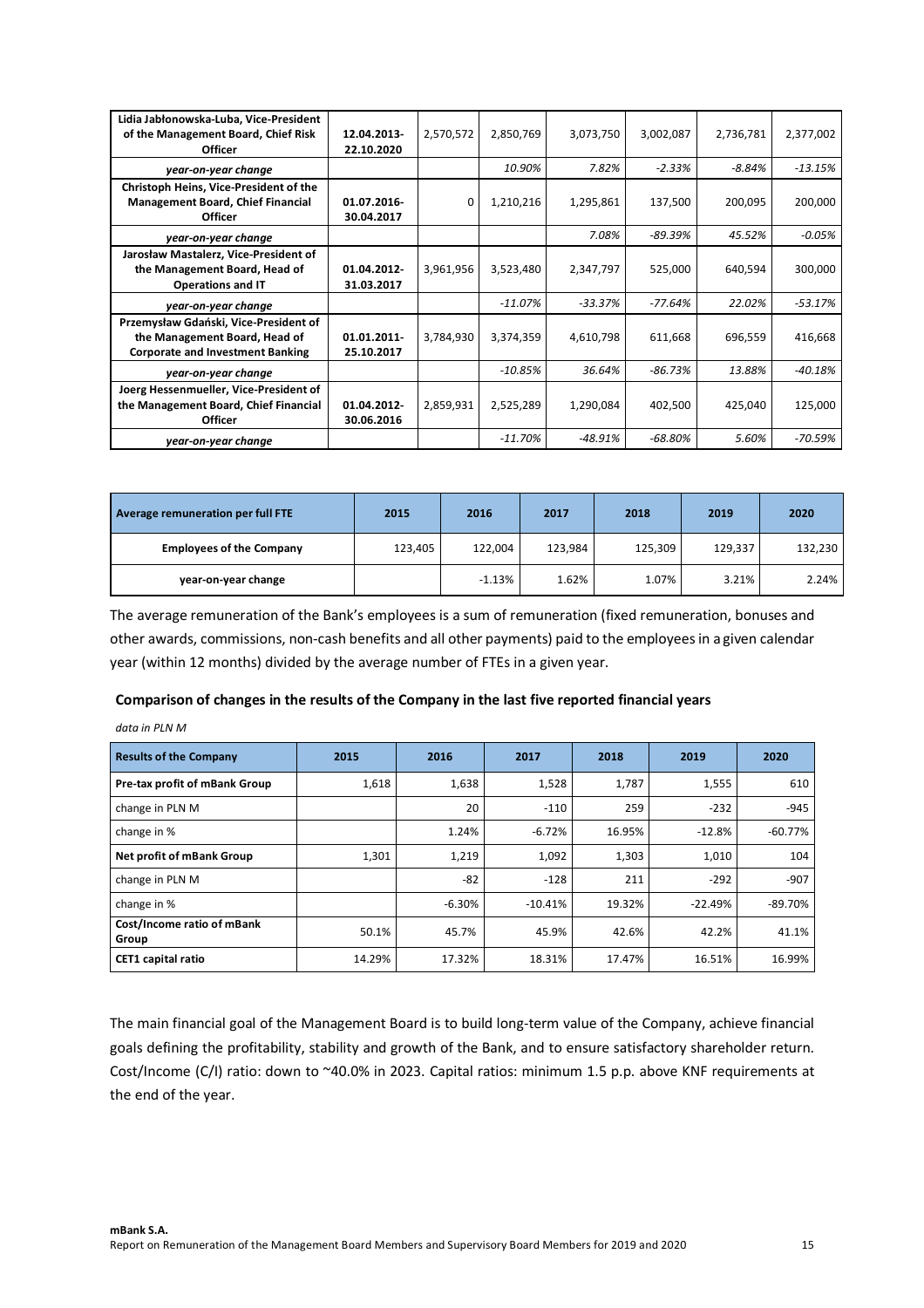### **To foster the Bank's growth in 2019 and 2020, the Management Board Members also pursued non-financial objectives**

These efforts focused on:

- 1/ implementing the rules of simple and empathic communication at the Bank;
- 2/ achieving effectiveness in customer service and in operations area;
- 3/ optimising processes;
- 4/ optimising infrastructure use, systematic development of the mobile app.

The Management Board pursued activities going beyond what is required by the law in the field of activities centered on clients, the environment, employees, and society as part of sustainable development. In 2019 and 2020, guided by the Sustainable Development Goals (SDGs) set by the UN and implemented by the Management Board in the business strategy, the Management Board focused its efforts on the following three aspects:

- 1/ mBank educates by supporting the development of mathematical skills in children and teenagers;
- 2/ mBank cares about the climate and environment by supporting and promoting attitudes that will help stop and reverse negative climate and environmental changes;
- 3/ mBank fosters the well-being of the society by investing in health (cooperation with the Great Orchestra of Christmas Charity (WOŚP)), and ensuring accessibility for clients with disabilities.
- **5. The amount of remuneration from members of the same capital group within the meaning of the Accounting Act of September 29, 1994.**

In 2019 and 2020, the Management Board Members and Supervisory Board did not receive remuneration from members of mBank Group.

**6. The number of financial instruments granted or offered, and main conditions for exercising the rights arising from these instruments, including the price and date of exercise and change thereof** 

#### **Remuneration in the form of financial instruments**

50% of the non-deferred part and 50% of the deferred part of variable remuneration is granted in non-cash form, i.e. in the form of subscription warrants.

In 2019 and 2020, the Management Board Members acquired rights to non-cash tranches in bonds with the preemptive right to acquire shares under the rules stipulated in the incentive programme running until 2018, and in subscription warrants convertible into shares under the rules stipulated in the programme running since 2018. In both programmes, the part granted in the form of bonds or warrants amounts to 50% of variable remuneration, and is paid out in tranches.

Bonds being a bonus for a given year are paid out in four tranches. The first tranche of the year in which an employee acquires the right to receive a bonus is paid out not earlier than in the sixth month after the date of acquisition of the right to the bonus. The next three tranches are paid out in equal parts after 12, 24 and 36 months, respectively, following the date of acquisition of the right to receive a bonus (not earlier than in the sixth month after the date of acquisition of the right to receive a non-cash bonus) for each subsequent year. The last, fourth tranche of the bonus for 2015, the third tranche of the bonus for 2016, and the second tranche of the bonus for 2017 were paid out in 2019. The last, fourth tranche of the bonus for 2016, and the third tranche of the bonus for 2017 were paid out in 2020. Under this programme, the last tranche of the bonus for 2017 will be paid out in 2021.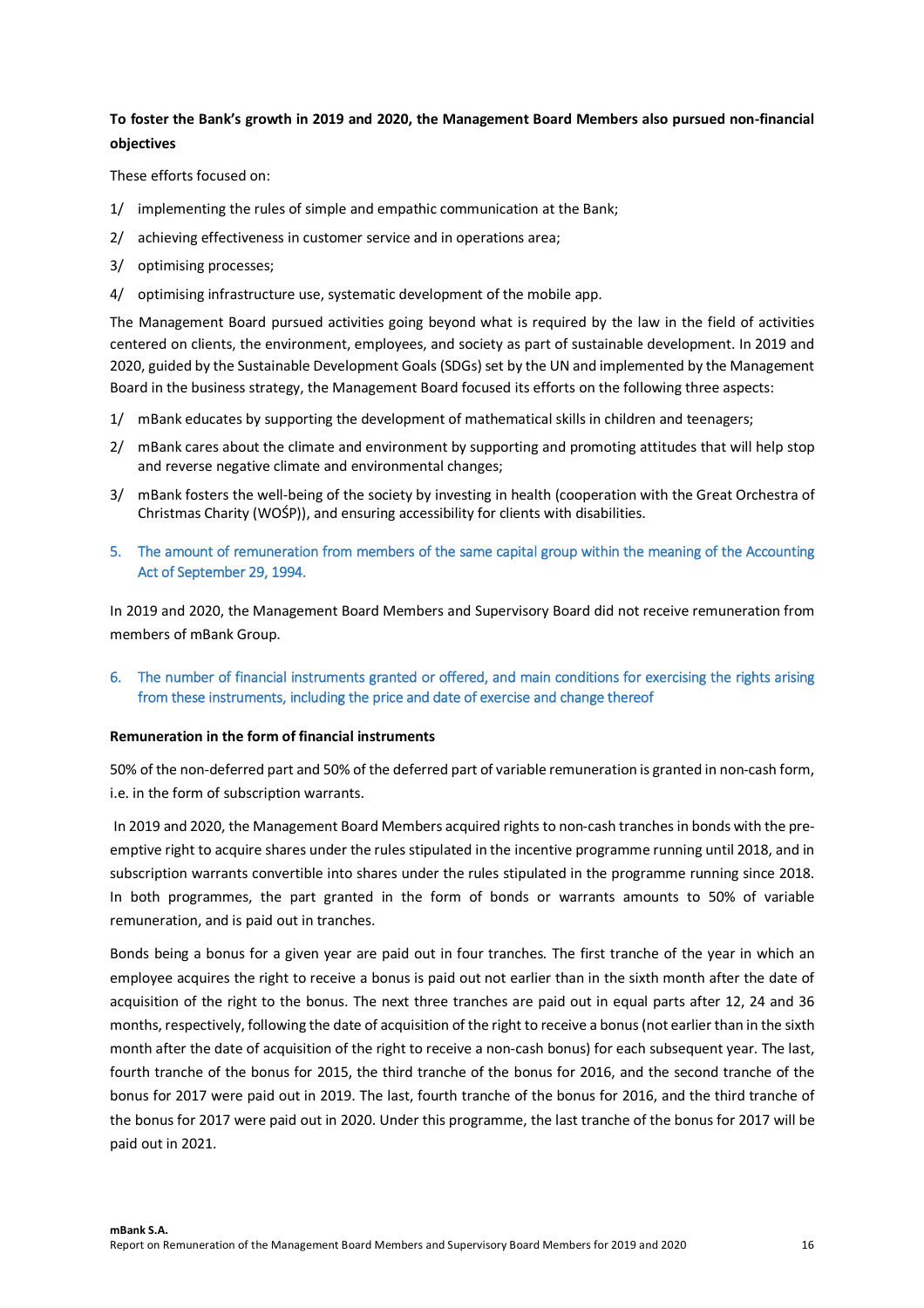Warrants being a bonus for a given year are paid out in six tranches. The first tranche is paid out not earlier than 12 months after the date of the General Meeting approving the consolidated financial statements of mBank Group for the year for which the bonus is granted. The following five tranches are paid out not earlier than 12 months after the date of the General Meeting approving the consolidated financial statements of mBank Group for each subsequent year. Under the programme offering warrants, the first non-cash tranche of the bonus for 2018 was settled in 2020.

Bonds and warrants are offered to eligible persons on the maturity date of a given tranche. Bonds / warrants are acquired by the Management Board Members in a given calendar year exclusively in the bonds / warrants acquisition periods set by a resolution of the Supervisory Board. Bonds are acquired at PLN 0.01 per bond, and warrants are acquired free of charge. The rights to acquire shares arising from bonds or warrants are exercised at the issue price (PLN 4 per share).

The Supervisory Board, based on a stance of the Remuneration Committee of the Supervisory Board, may decide to withhold the right of a Management Board Member to acquire bonds/warrants in whole or in part as a result of his/her assessment for the period of time exceeding one year (i.e. for at least three years) if it concludes that the Management Board Member has had a direct and negative impact on the financial result or market position of mBank Group, has violated rules and standards applicable at mBank Group, has directly caused significant financial losses, when at least one of the score card components has not been met or any of the premises stipulated in Article 142 of the Banking Law Act, in particular Article 142 (2) has occurred.

A Management Board Member loses his/her right to payment of the deferred non-cash part for the previous years whose payment date has not fallen yet if:

- 1/ he/she is not appointed a Member of the Management Board of the Bank for another term of office due to his/her refusal to run for the office,
- 2/ he/she is not appointed a Member of the Management Board of the Bank for another term of office or is dismissed during his/her term of office for any of the following reasons:
	- a/ he/she is charged with committing an offence (a misdemeanour or a felony),
	- b/ he/she loses the powers and qualifications required of a Member of the Management Board of the Bank, as stipulated by the law, in particular the Banking Law Act,
	- c/ he/she is charged with acting to the detriment of the Bank or mBank Group,
	- d/ he/she breaches the non-compete clause,
	- e/ he/she otherwise seriously breaches the managerial contract, a serious breach being in particular the disclosure of confidential information.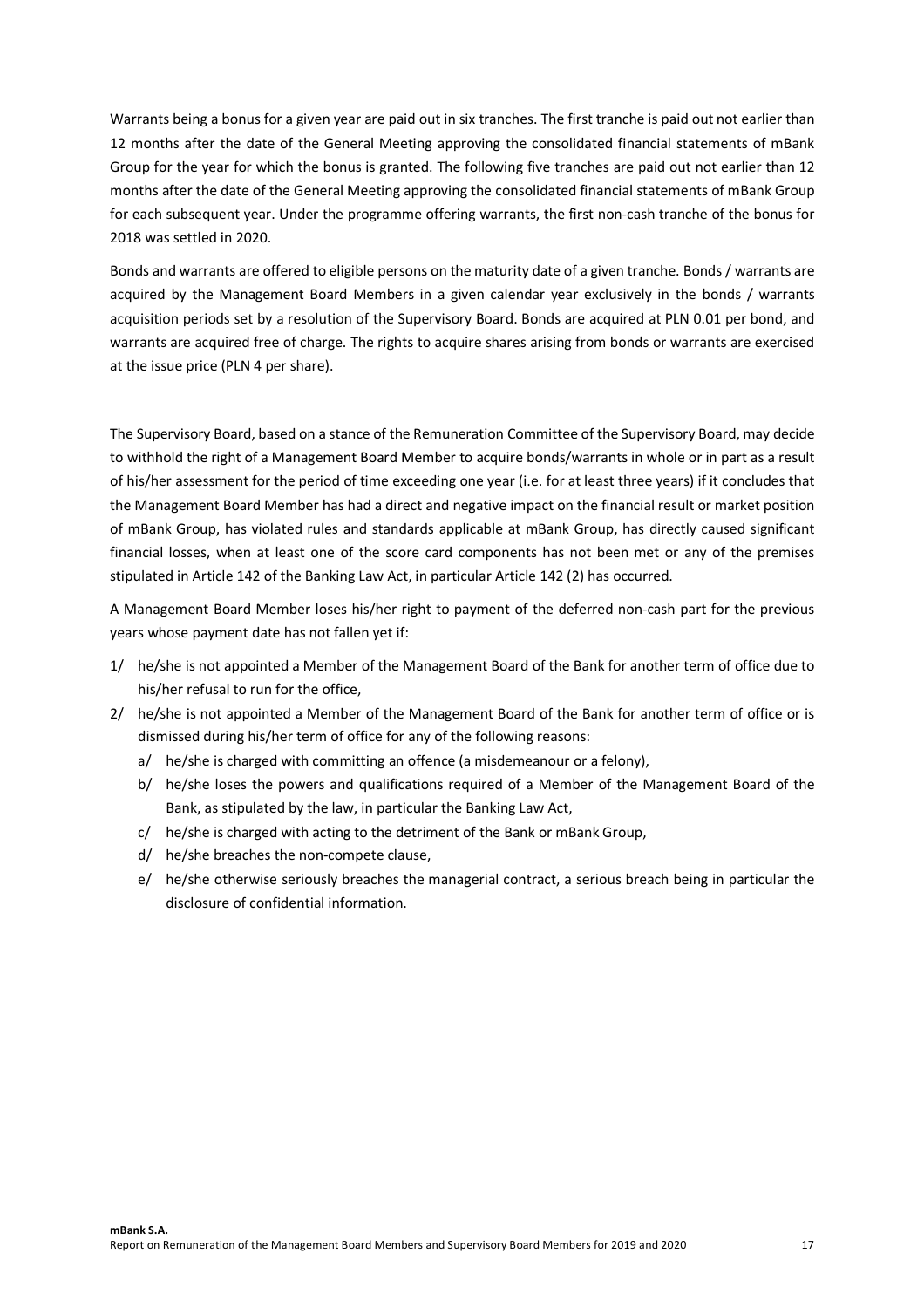# *Table 4: Information on the number of financial instruments to be acquired and already acquired by the Management Board Members in 2019 and 2020.*

|                                            |              |                          | price per share  | existing at the<br>beginning of | offered in 2019 | exercised in   | existing at the    | offered in 2020     | exercised in   | existing at the |
|--------------------------------------------|--------------|--------------------------|------------------|---------------------------------|-----------------|----------------|--------------------|---------------------|----------------|-----------------|
|                                            |              |                          | used to          | 2019                            |                 | 2019           | end of 2019        |                     | 2020           | end of 2020     |
| Name and surname / function                |              |                          | calculate the    |                                 |                 |                |                    |                     |                |                 |
|                                            | Bonus        | Date of                  | number of        | number of                       | number of       | number of      | number of          | number of           | number of      | number of       |
|                                            | for          | granting                 | instruments      | bonds/warrants                  | bonds/warrants  | bonds/warrants | bonds/warrants     | bonds/warrants      | bonds/warrants | bonds/warrants  |
| Cezary Stypułkowski                        | 2015         | 25.02.2016               | 319.79           | 782                             | 782             | 782            | 0                  | $\mathsf{O}\xspace$ | 0              | 0               |
| President of the Management                |              |                          |                  |                                 |                 |                |                    |                     |                |                 |
| Board                                      | 2016         | 01.03.2017               | 398.46           | 1156                            | 578             | 578            | 578                | 578                 | 578            | 0               |
|                                            | 2017         | 12.04.2018               | 430.23           | 1515                            | 505             | 505            | 1010               | 505                 | 505            | 505             |
|                                            | 2018         | 26.02.2019               | 436.15           | 0                               | 0               | $\mathbf 0$    | 2293               | 918                 | 918            | 1375            |
|                                            | 2019         | 28.02.2020               | 366.86           | 0                               | $\mathsf 0$     | $\pmb{0}$      | $\pmb{\mathsf{o}}$ | $\mathsf 0$         | $\mathsf 0$    | 2999            |
|                                            |              |                          |                  |                                 |                 |                |                    |                     |                |                 |
| <b>Cezary Kocik</b>                        | 2015         | 25.02.2016               | 319.79           | 469                             | 469             | 469            | 0                  | $\mathsf 0$         | $\mathbf 0$    | 0               |
| Vice-President of the                      |              |                          |                  |                                 |                 |                |                    |                     |                |                 |
| Management Board,                          | 2016         | 01.03.2017               | 398.46           | 627                             | 314             | 314            | 313                | 313                 | 313            | 0               |
| <b>Head of Retail Banking</b>              | 2017         | 26.02.2018               | 487.49           | 770                             | 257             | 257            | 513                | 257                 | 257            | 256             |
|                                            | 2018         | 26.02.2019               | 436.15           |                                 |                 |                | 1376               | 551                 | 551            | 825             |
|                                            | 2019         | 28.02.2020               | 366.86           |                                 |                 |                | 0                  |                     |                | 1636            |
| Adam Pers*                                 | 2015         | 25.02.2016               | 319.79           | 93                              | 93              | 93             | 0                  | 0                   | $\mathsf 0$    | 0               |
| Vice-President of the                      |              |                          |                  |                                 |                 |                |                    |                     |                |                 |
| Management Board,                          | 2016         | 21.02.2017               | 387.29           | 164                             | 82              | 82             | 82                 | 82                  | 82             | 0               |
| Head of Corporate and                      |              |                          |                  |                                 |                 |                |                    |                     |                |                 |
| <b>Investment Banking</b>                  | 2017         | 26.02.2018               | 487.49           | 229                             | 77              | 77             | 152                | 76                  | 76             | 76              |
|                                            | 2018         | 26.02.2019               | 436.15           |                                 |                 |                | 1147               | 459                 | $\mathsf 0$    | 1147            |
|                                            | 2019         | 28.02.2020               | 366.86           |                                 |                 |                |                    |                     |                | 1636            |
|                                            |              |                          |                  |                                 |                 |                |                    |                     |                |                 |
| Krzysztof Dąbrowski*                       | 2015         | 25.02.2016               | 319.79           | 83                              | 83              | 83             | 0                  |                     |                | 0               |
| Vice-President of the<br>Management Board, | 2016         | 21.02.2017               | 387.29           | 138                             | 69              | 69             | 69                 | 69                  | 69             | 0               |
| Head of Operations and IT                  | 2017         | 26.02.2018               | 487.49           | 462                             | 154             | 154            | 308                | 154                 | 154            | 154             |
|                                            |              |                          |                  |                                 |                 |                |                    |                     |                |                 |
|                                            | 2018         | 26.02.2019               | 436.15           |                                 |                 |                | 1147               | 459                 | 459            | 688             |
|                                            | 2019         | 28.02.2020               | 366.86           |                                 |                 |                |                    |                     |                | 1500            |
| Andreas Böger                              | 2015         |                          |                  | $\pmb{\mathsf{o}}$              | $\pmb{0}$       | $\pmb{0}$      | $\mathbf 0$        |                     |                |                 |
| Vice-President of the                      |              |                          |                  |                                 |                 |                |                    |                     |                |                 |
| Management Board,                          | 2016         | 01.03.2017               | 398.46           | 0                               | 0               | 0              | 0                  |                     |                |                 |
| Chief Financial Officer                    | 2017         | 26.02.2018               | 487.49           | 269                             | 90              | 90             | 179                | 90                  | 90             | 89              |
|                                            | 2018         | 26.02.2019               | 436.15           |                                 |                 |                | 1147               | 459                 | 459            | 688             |
|                                            | 2019         | 28.02.2020               | 366.86           |                                 |                 |                |                    |                     |                | 1500            |
| <b>Frank Bock</b>                          | 2015         |                          |                  | 0                               | 0               | $\mathbf 0$    | 0                  |                     |                | 0               |
| Vice-President of the                      |              |                          |                  |                                 |                 |                |                    |                     |                |                 |
| Management Board,                          | 2016         | 01.03.2017               | 398.46           | 0                               | 0               | $\mathbf 0$    | 0                  |                     |                | 0               |
| <b>Head of Financial Markets</b>           | 2017         | 26.02.2018               | 487.49           | 333                             | 111             | 111            | 222                | 111                 | 111            | 111             |
|                                            |              |                          |                  |                                 |                 |                |                    |                     |                |                 |
|                                            | 2018<br>2019 | 26.02.2019<br>28.02.2020 | 436.15<br>366.86 |                                 |                 |                | 803                | 321                 | 321            | 482<br>1363     |
|                                            |              |                          |                  |                                 |                 |                |                    |                     |                |                 |
| Lidia Jabłonowska-Luba                     | 2015         | 25.02.2016               | 319.79           | 437                             | 437             | 437            | 0                  |                     |                |                 |
| Vice-President of the<br>Management Board, | 2016         | 01.03.2017               | 398.46           | 627                             | 314             | 314            | 313                | 313                 | 313            | 0               |
| Chief Risk Officer                         |              |                          |                  |                                 |                 |                |                    |                     |                |                 |
|                                            | 2017         | 26.02.2018               | 487.49           | 462                             | 154             | 154            | 308                | 154                 | 154            | 154             |
|                                            | 2018         | 26.02.2019               | 436.15           |                                 |                 |                | 1032               | 413                 | 413            | 619             |
|                                            | 2019         | 28.02.2020               | 366.86           |                                 |                 |                |                    |                     |                | 1363            |
| <b>Christoph Heins</b>                     | 2015         | 25.02.2016               | 319.79           | $\mathbf 0$                     | 0               | $\mathbf 0$    | 0                  |                     |                |                 |
| Vice-President of the                      |              |                          |                  |                                 |                 |                |                    |                     |                |                 |
| Management Board,                          | 2016         | 01.03.2017               | 398.46           | 314                             | 157             | $\mathsf 0$    | 314                | 157                 | 314            | 0               |
| Chief Financial Officer                    | 2017         | 26.02.2018               | 487.49           | 231                             | 77              | 0              | 231                | 77                  | 154            | 77              |
|                                            | 2018         |                          |                  |                                 |                 |                |                    |                     |                |                 |
|                                            | 2019         |                          |                  |                                 |                 |                |                    |                     |                |                 |
| Jarosław Mastalerz                         | 2015         | 25.02.2016               | 319.79           | 532                             | 532             | 532            | $\mathbf 0$        |                     |                |                 |
| Vice-President of the                      |              |                          |                  |                                 |                 |                |                    |                     |                |                 |
| Management Board,                          | 2016         | 01.03.2017               | 398.46           | 627                             | 314             | 314            | 313                | 313                 | 313            | 0               |
| Head of Operations and IT                  | 2017         | 26.02.2018               | 487.49           | 154                             | 52              | 52             | 102                | 51                  | 51             | 51              |
|                                            | 2018         |                          |                  |                                 |                 |                |                    |                     |                |                 |
|                                            | 2019         |                          |                  |                                 |                 |                |                    |                     |                |                 |
| Przemysław Gdański                         | 2015         | 25.02.2016               | 319.79           | 437                             | 437             | 437            | $\mathbf 0$        |                     |                |                 |
| Vice-President of the                      |              |                          |                  |                                 |                 |                |                    |                     |                |                 |
| Management Board,                          | 2016         | 01.03.2017               | 398.46           | 627                             | 314             | 314            | 313                | 313                 | 313            | 0               |
| Head of Corporate and                      |              |                          |                  |                                 |                 |                |                    |                     |                |                 |
| <b>Investment Banking</b>                  | 2017         | 26.02.2018               | 487.49           | 513                             | 171             | 171            | 342                | 171                 | 171            | 171             |
|                                            | 2018         |                          |                  |                                 |                 |                |                    |                     |                |                 |
|                                            | 2019         |                          |                  |                                 |                 |                |                    |                     |                |                 |
| Joerg Hessenmueller                        | 2015         | 25.02.2016               | 319.79           | 469                             | 469             | 0              | 469                |                     | 469            | 0               |
| Vice-President of the                      |              |                          |                  |                                 |                 |                |                    |                     |                |                 |
| Management Board,                          | 2016         | 01.03.2017               | 398.46           | 314                             | 157             | 0              | 314                | 157                 | 314            | 0               |
| Chief Financial Officer                    | 2017         |                          | 487.49           |                                 |                 |                | $\mathbf 0$        |                     |                | 0               |
|                                            | 2018         |                          |                  |                                 |                 |                |                    |                     |                | 0               |
|                                            | 2019         |                          |                  |                                 |                 |                |                    |                     |                | $\mathbf 0$     |
|                                            |              |                          |                  |                                 |                 |                |                    |                     |                |                 |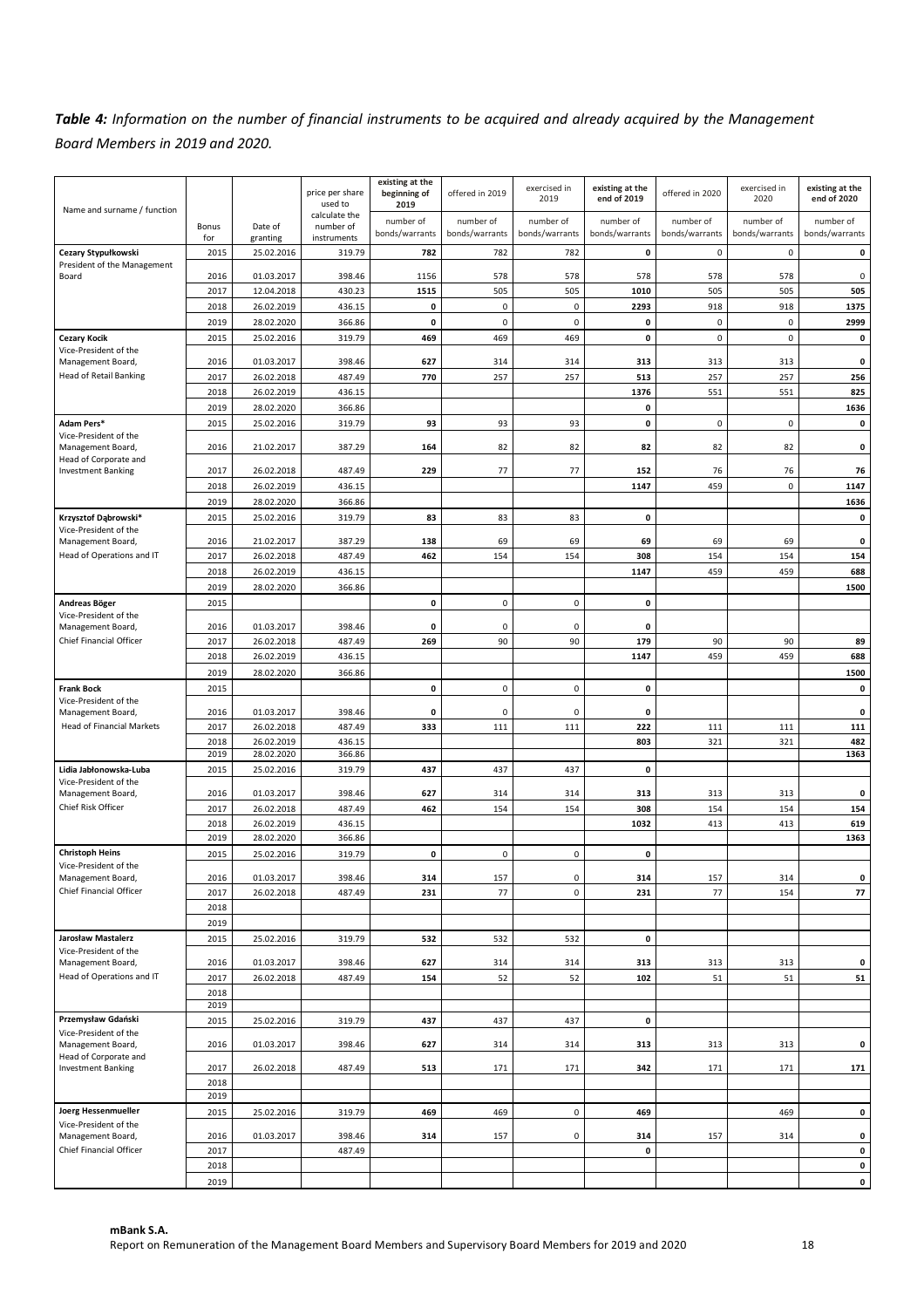### **7. Information on using the option of requesting a Management Board Member to return variable components of remuneration**

#### **Return of variable components of remuneration**

A Management Board Member may be obliged, under the rules and within the time limit determined by a decision of the Supervisory Board of the Bank, to return the bonus granted and paid for a given calendar year (i.e. the non-deferred part and all deferred parts) if he/she has violated the rules and standards adopted in mBank Group, has materially violated the generally applicable laws or has directly caused significant financial losses being the consequence of his/her deliberate adverse actions to the detriment of mBank Group, or has contributed to financial sanctions being imposed on the Bank by supervisory bodies under a final and nonappealable decision.

The decision on whether the above-mentioned events occurred may be taken by the end of the calendar year in which the last tranche of the deferred part of the bonus awarded for the year in which the event occurred is paid.

In 2019 and 2020, the Bank did not use the option of requesting a Management Board Member to return variable components of remuneration, since no grounds for doing so, referred to above, occurred.

### **8. Information on departures from the procedure of implementing the Remuneration Policy and departures applied in line with Article 90f of the Act on Public Offering, including the explanation of factors and the manner, and indication of elements subject to departure.**

On December 17, 2020, the Supervisory Board, in accordance with a recommendation of the Remuneration Committee of the Supervisory Board and bearing in mind the recommendation of the Office of the Polish Financial Supervision Authority (UKNF) on variable remuneration components at banks communicated in the letter dated April 17, 2020 regarding measures expected to be taken by banks in response to the Covid-19 pandemic outbreak, decided to amend the RT Remuneration Policy. In particularly justified cases, when there is a need to mitigate the risk connected with maintaining a sound capital base of the Bank to enable it to effectively respond to the economic situation in Poland arising from, for example, the Covid-19 pandemic, the Supervisory Board may adopt a resolution to pay the cash tranches in whole or in part (both the non-deferred and deferred tranches) in the form of subscription warrants, starting from the bonus for 2020. Subscription warrants will be awarded in the acquisition periods set by the Supervisory Board, not earlier than 12 months after the date of the General Meeting approving the consolidated financial statements of mBank Group for the previous calendar year.

# **IV. CONCLUSIONS**

The Supervisory Board reviewed the remuneration and all benefits awarded to individual Management Board and Supervisory Board Members in terms of their compliance with applicable policies (the Remuneration Policy and the RT Remuneration Policy).

- 1. Remuneration paid to the Management Board Members both in cash and financial instruments complies with applicable policies and meets all legal requirements.
- 2. The applicable Remuneration Policy and RT Remuneration Policy constitute tools for remuneration management. These policies support sound and effective risk management in mBank Group and do not encourage employees to take excessive risk exceeding the risk appetite approved by the Supervisory Board but they encourage employees to take particular care of long-term interests of the Bank.